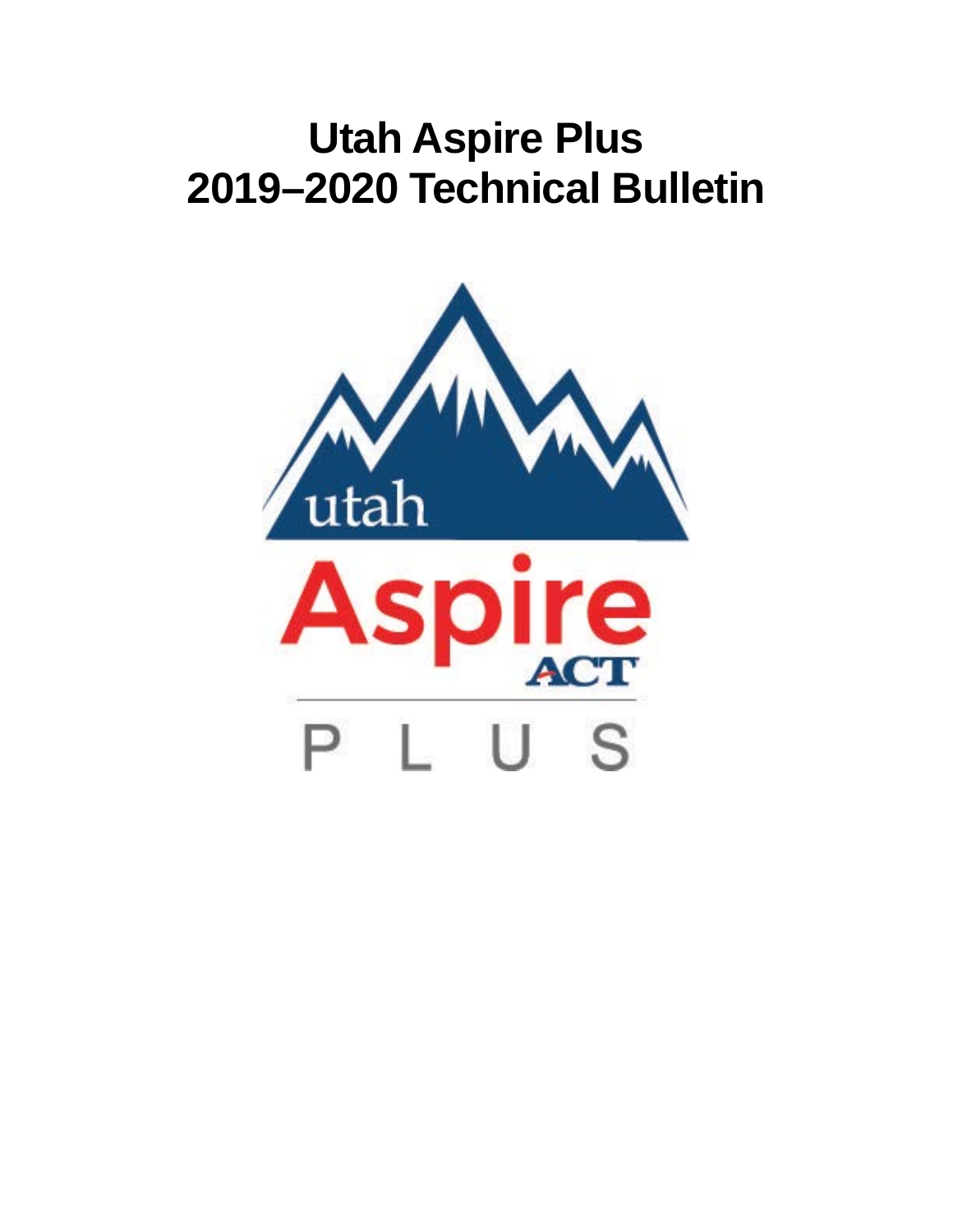# **TABLE OF CONTENTS**

| 1.            |                                                                                                |  |
|---------------|------------------------------------------------------------------------------------------------|--|
| 1.1           |                                                                                                |  |
| 1.2.          |                                                                                                |  |
| 1.3           |                                                                                                |  |
| 1.4           |                                                                                                |  |
| 1.5           |                                                                                                |  |
| 2.            |                                                                                                |  |
| 2.1           |                                                                                                |  |
|               | 2.1.1                                                                                          |  |
|               | 2.1.2                                                                                          |  |
|               | 2.1.3                                                                                          |  |
|               | 2.1.4                                                                                          |  |
| $2.2^{\circ}$ |                                                                                                |  |
| 2.3           |                                                                                                |  |
|               | 2.3.1                                                                                          |  |
|               | 2.3.2                                                                                          |  |
|               | 2.3.3                                                                                          |  |
|               |                                                                                                |  |
|               | Utah Aspire Plus Science with Engineering Education Standards Summative Assessment 16<br>2.4.1 |  |
|               | 2.4.2                                                                                          |  |
| 2.5           |                                                                                                |  |
|               | APPENDIX A: UPDATING ACT SCORE PREDICATIONS FOR UTAH GRADE 10 ASPIRE PLUS19                    |  |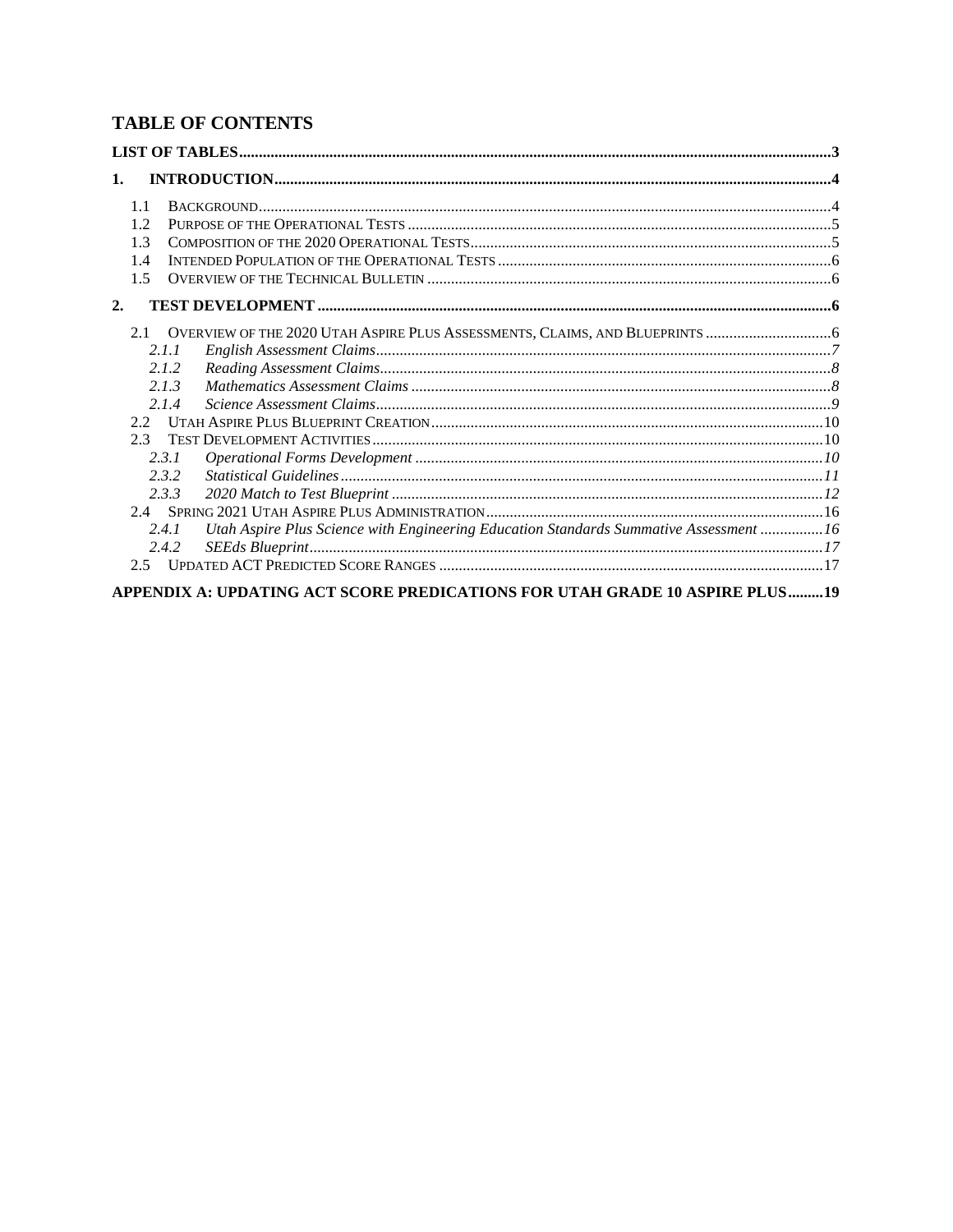# <span id="page-2-0"></span>**List of Tables**

| Table 1. Utah Aspire Plus English Grade 9 Operational Test Blueprint Match      | 12 |
|---------------------------------------------------------------------------------|----|
| Table 2. Utah Aspire Plus English Grade 10 Operational Test Blueprint Match     | 12 |
| Table 3. Utah Aspire Plus Reading Grade 9 Operational Test Blueprint Match      | 13 |
| Table 4. Utah Aspire Plus Reading Grade 10 Operational Test Blueprint Match     | 13 |
| Table 5. Utah Aspire Plus Mathematics Grade 9 Operational Test Blueprint Match  | 14 |
| Table 6. Utah Aspire Plus Mathematics Grade 10 Operational Test Blueprint Match | 14 |
| Table 7. Utah Aspire Plus Science Grade 9 Operational Test Blueprint Match      | 15 |
| Table 8. Utah Aspire Plus Science Grade 10 Operational Test Blueprint Match     | 15 |
| Table 9. Utah Aspire Plus SEEds General Summative Assessment Blueprint          | 17 |
|                                                                                 |    |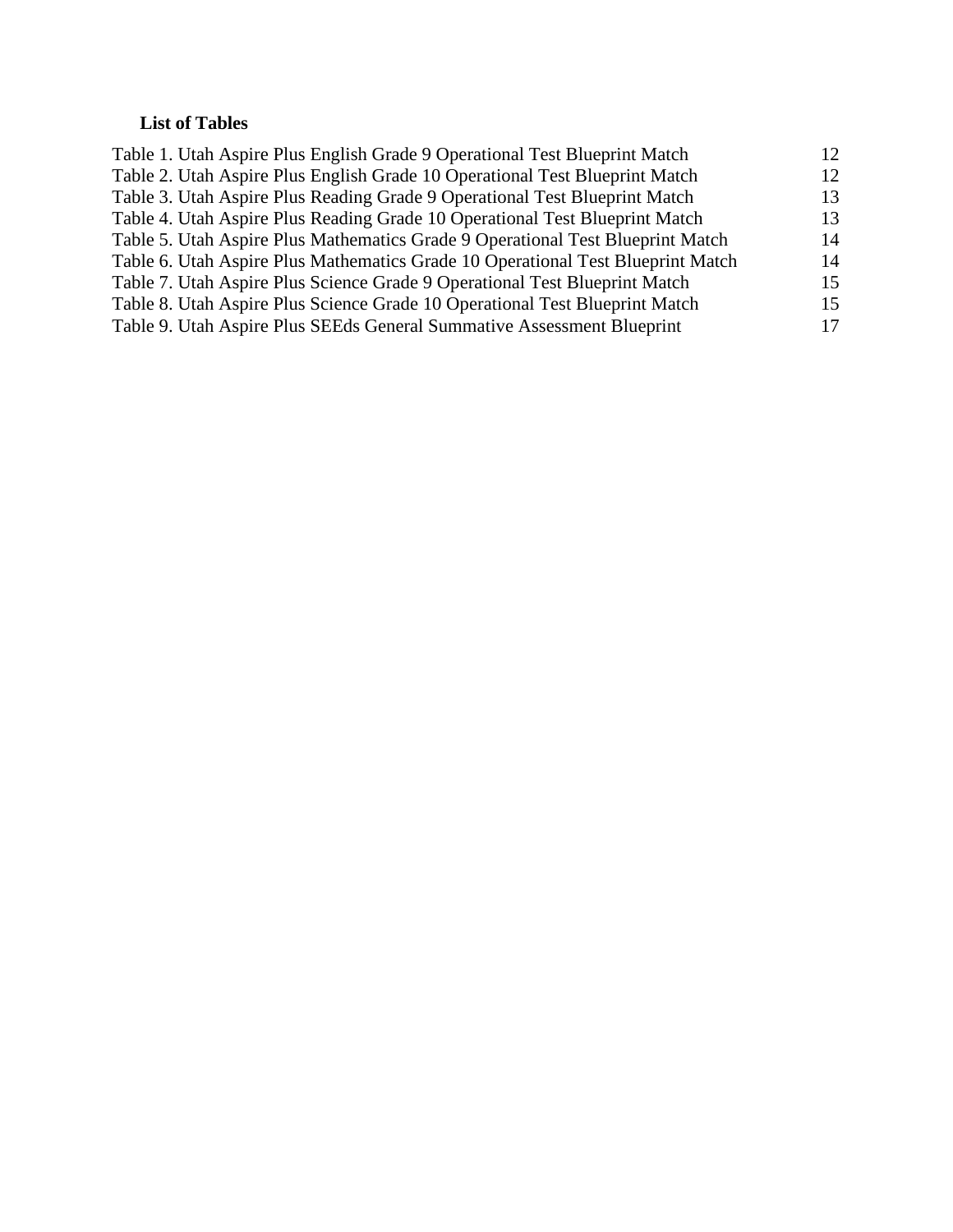# <span id="page-3-0"></span>**1. Introduction**

## <span id="page-3-1"></span>**1.1 Background**

The Utah Aspire Plus summative assessments were created out of Utah Statute 53E-4-304 [\(https://le.utah.gov/xcode/Title53E/Chapter4/53E-4-S304.html?v=C53E-4-](https://le.utah.gov/xcode/Title53E/Chapter4/53E-4-S304.html?v=C53E-4-S304_2019051420190514) S304 2019051420190514). The statute requires the Utah State Board of Education (USBE) to administer assessments that are predictive of college readiness at grades 9 and 10 and provide a growth score from grade 9 to 10. The Utah Aspire Plus assessments are a hybrid of ACT Aspire and Utah Core test items. These are computer-based, fixed-length tests intended to measure endof-grade-level high school knowledge and skills for students in grades 9 and 10. Spring 2019 marked the first administration of the Utah Aspire Plus assessments and the creation of base reporting scales for each respective grade and subject assessment.

Prior to 2019, students were assessed on the core standards through the Utah Student Assessment of Growth and Excellence (SAGE) assessment program. The Utah Aspire Plus assessment program is an extension of the Utah SAGE, still intended to measure student performance in relation to the Utah Core Standards [\(https://www.uen.org/core/\)](https://www.uen.org/core/), but also intending to measure students' preparedness for meeting college readiness benchmarks. As such, the assessment content from Utah SAGE is used as one component of the Utah Aspire Plus assessments.

Additional content from ACT Aspire is used to provide predictions of performance on the ACT®. The  $ACT^{\circledR}$  is the primary college readiness assessment submitted to local universities in Utah. All juniors in Utah public schools take the ACT. The ACT Aspire content also aligns to the Utah Core Standards and is counted toward Utah Aspire Plus scores. As such, the Utah Aspire Plus assessments incorporate test questions from the ACT Aspire assessments that are used not only to contribute to student overall scores but also to provide a predictive indicator of performance on the ACT®. Students receive predicted ACT® score ranges for each ACT® subtest (English, reading, mathematics, and science), as well as an overall predicted composite ACT® score range.

As required by the statute noted previously, the assessments also provide overall scores as indicators of end-of-grade-level expectations for 9th and 10th grade students and performance level indicators (*Below Proficient*, *Approaching Proficient*, *Proficient*, and *Highly Proficient*) for English, reading, mathematics, and science.

As stated, the first operational administration was conducted in the spring of 2019 at grades 9 and 10 for English, reading, mathematics, and science. Data from the inaugural administration were used to establish the initial Utah Aspire reporting scales and the setting of performance levels. Technical details of these features and activities are presented in the *2018-2019 Utah Aspire Plus Technical Report* [\(http://utah.pearsonaccessnext.com/resources/additional](http://utah.pearsonaccessnext.com/resources/additional-services/2018-19%20UA+%20Tech%20Report_Web.pdf)[services/2018-19%20UA+%20Tech%20Report\\_Web.pdf\)](http://utah.pearsonaccessnext.com/resources/additional-services/2018-19%20UA+%20Tech%20Report_Web.pdf). Spring 2020 was intended to mark the second operational administration of the Utah Aspire Plus tests. In spring of 2020, Senate Bill 3005, which included a waiver of the Utah Aspire Plus assessment requirements, was passed during the Utah Legislature's 3rd Special Session of 2020 and signed into law on April 22, 2020. As a result, the spring testing of Utah Aspire Plus was cancelled. This technical bulletin is intended to describe relevant activities that still occurred for the Utah Aspire Plus program.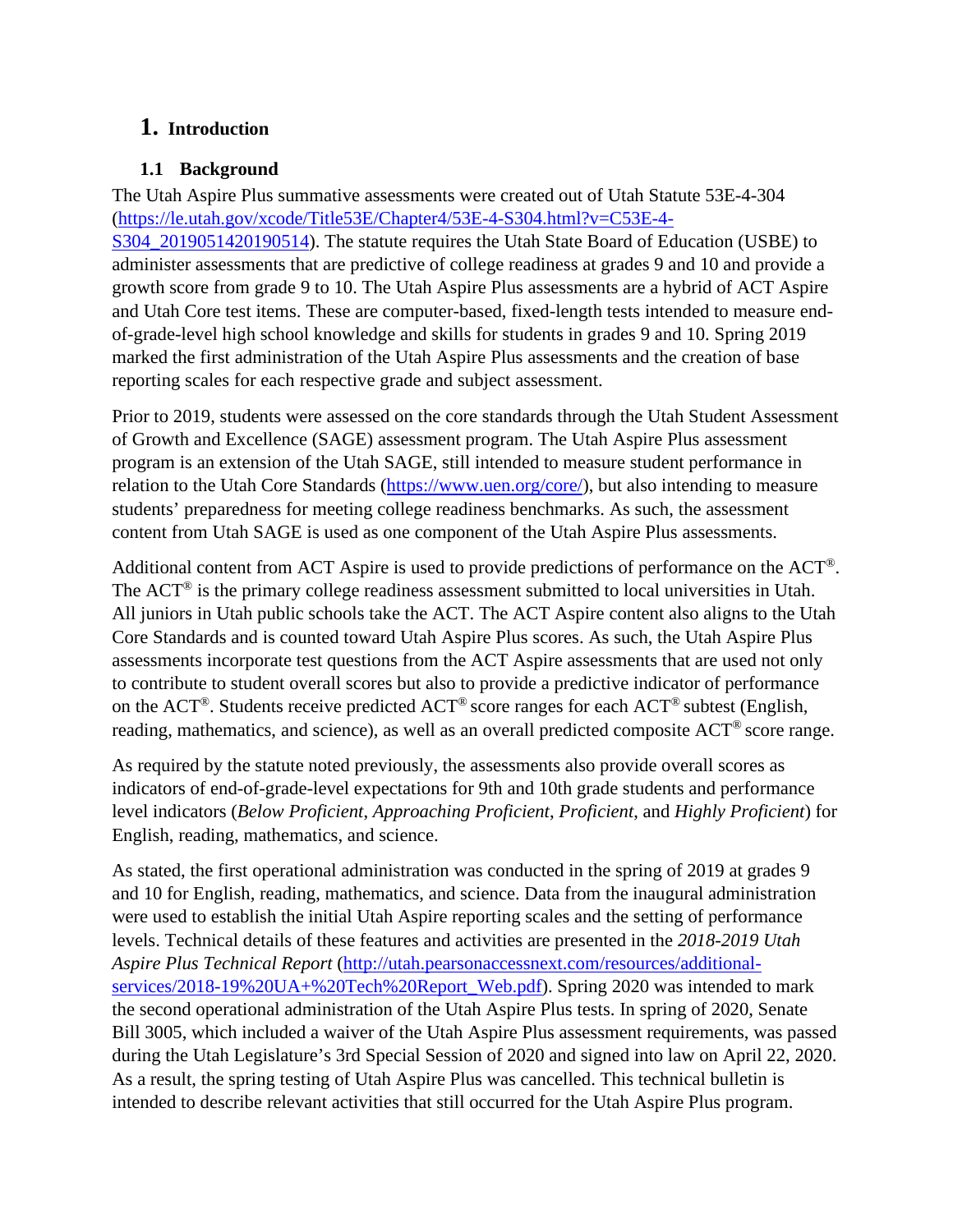#### **1.2 Purpose of the Operational Tests**

<span id="page-4-0"></span>The Utah Aspire Plus assessments are designed for several purposes. First, the tests are intended to measure the breadth and depth of the Utah Core Standards and measure across all levels of student performance. Second, the tests are created to provide awareness of individual achievement in relation to stated performance expectations. Third, performance on the tests is intended to provide evidence of whether students are on track for college and career readiness. Finally, the tests are used to evaluate growth between 9th and 10th grade.

#### <span id="page-4-1"></span>**1.3 Composition of the 2020 Operational Tests**

Each operational Utah Aspire Plus test form was constructed to reflect the full test blueprint in terms of content, standards measured, and item types. All blueprints were designed to measure knowledge and skills described in the Utah Core Standards [\(https://www.uen.org/core/\)](https://www.uen.org/core/). For science, the Utah Aspire Plus blueprints are further explicated to measure 1) science content specific to biology, chemistry, Earth science, or physics; and 2) Intended Learning Outcomes (ILOs). The ILOs describe the goals for science skills and attitudes. They are defined for each grade and are an integral part of the standards that are used to guide science instruction [\(https://www.schools.utah.gov/File/8cf206d1-022d-42ec-b02d-3cbad59ecb79\)](https://www.schools.utah.gov/curr/Science). Additionally, the tests are designed to focus on the underlying skills of science as defined in the ILOs (e.g., science process and thinking skills, etc.) and not require specific knowledge of the scientific discipline (meaning a chemistry student ought to possess the skills necessary to answer a biology question).

The Utah Aspire Plus tests are composed of several different types of items that are intended to elicit evidence of a student's knowledge and skills in a variety of ways. These include multiple choice, multiple select, evidence-based selected response, and technology enhanced (TE). Multiple-choice items present students with four or five responses, of which there is one correct answer. Multiple-select items require students to select two or three correct choices from several presented choices. These items combine a traditional selected-response question (Part A) with a second selected-response question (Part B) that asks students to show evidence from the text that supports the answer they provided to the first question. In this manner, Part A is designed as an *identification* component, where Part B is designed to elicit an *evidence*-based component. Further, these types can be designed as two multiple-choice items, or a combination of multiplechoice and technology-enhanced (TE) items. Technology-enhanced (TE) items require specialized interactions within the online presentation for capturing student responses (e.g., drag and drop).

The Utah Aspire Plus English tests target language conventions and comprehension. Students should be able to demonstrate command of standard English grammar, usage, capitalization, punctuation, and spelling. In addition, students should be able to demonstrate vocabulary knowledge in comprehending complex texts.

The Utah Core Standards in Reading define expectations of comprehension skills, understanding tone and point of view of texts, and evaluating texts. On the Utah Aspire Plus Reading tests, students must demonstrate these skills with different types of text sources.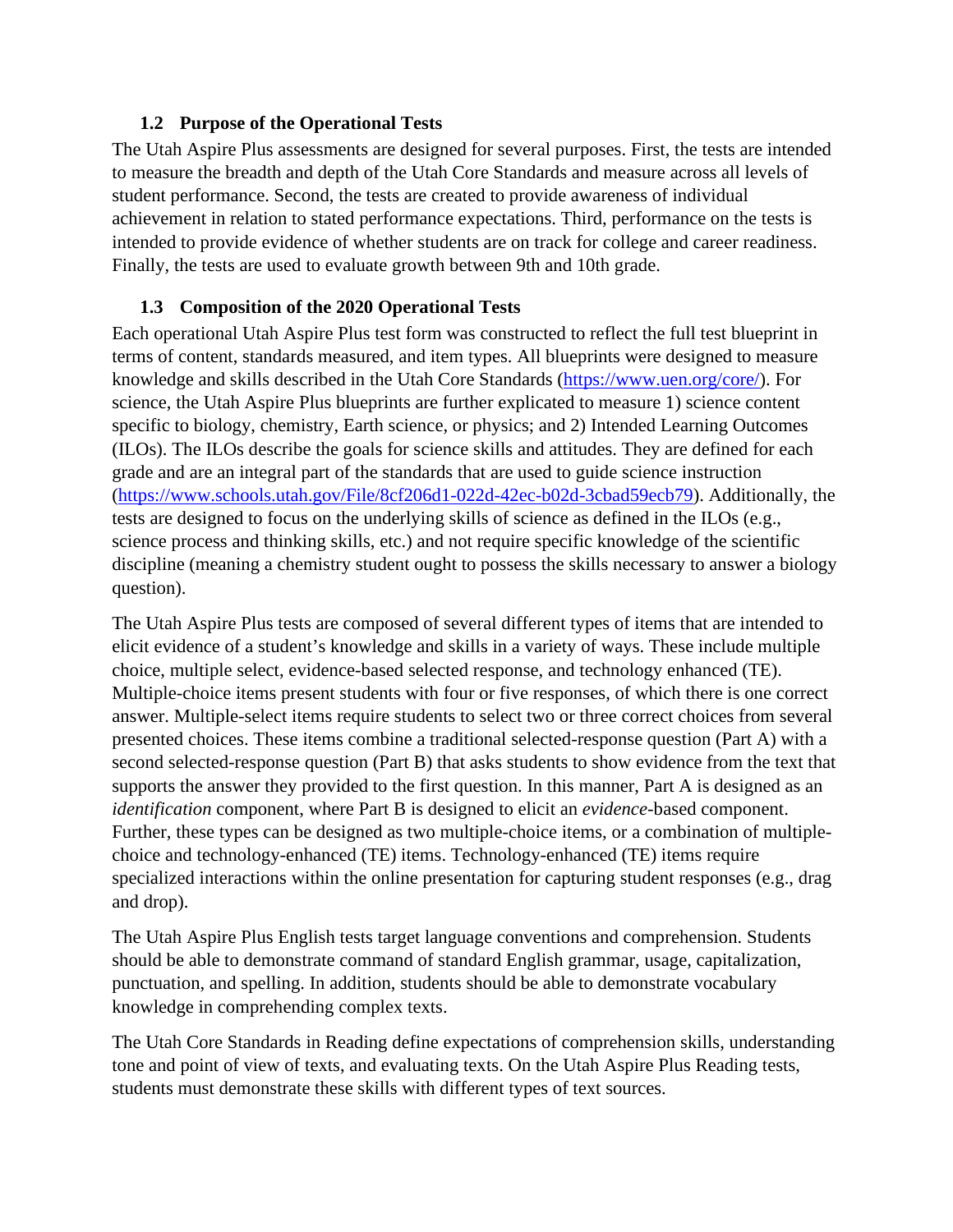The assessment context for Utah Aspire Plus Mathematics is grounded in five conceptual categories from the Utah Core Standards: Number and Quantity, Algebra, Functions, Geometry, and Statistics and Probability. There are two general levels of math content for Utah Aspire Plus. The first level, referred to as Secondary Math I, extends the mathematics from the middle school grades, particularly on linear and exponential relationships. The next level, Secondary Math II, focuses on quadratic relationships and comparing them to the linear and exponential relationships from Secondary Math I.

As noted above, the primary emphasis of the Utah Aspire Plus Science tests is on the Intended Learning Outcomes (ILOs), which describe the skills students should learn from science instruction. From ILOs, students should use science as a process of obtaining knowledge based upon observable evidence. As noted, these skills are applicable regardless of domain (i.e., Biology, Physics, etc.).

# <span id="page-5-0"></span>**1.4 Intended Population of the Operational Tests**

The Utah Aspire Plus tests are designed for students completing their 9th and 10th grade courses in English Language Arts (ELA), mathematics, and science. The English and reading tests are designed to assess the skills that 9th and 10th grade ELA students should have by the end of those respective years. The mathematics tests are designed to assess the skills that 9th (Secondary Math I) and 10th grade (Secondary Math II) math students should have by the end of those respective years. The science tests are designed to assess the skills that 9th and 10th grade students taking biology, chemistry, Earth science, or physics should have by the end of instruction (regardless of the specific course).

# <span id="page-5-1"></span>**1.5 Overview of the Technical Bulletin**

The intended audience of the report are those with a basic technical understanding of large-scale assessment systems and their uses. It assumes some technical knowledge of how score scales are developed and derived and how scores are intended to support valid interpretations of intended claims.

This bulletin provides details of activities involved in creation of the second year of the Utah Aspire Plus testing system at grades 9 and 10. While the report does not include technical details regarding outcomes of the test administration, it does include additional details regarding further development of content related to a spring 2021 operational administration (including the new science assessments).

# <span id="page-5-2"></span>**2. Test Development**

# <span id="page-5-3"></span>**2.1 Overview of the 2020 Utah Aspire Plus Assessments, Claims, and Blueprints**

The Utah Aspire Plus assessments are aligned to the Utah Core Standards and designed to measure the breadth and depth of the Utah Core Standards across all levels of student performance, to provide awareness of individual achievement in relation to stated performance expectations, and to provide evidence of whether students are on track for college and career readiness. Utah Aspire Plus content follows a rigorous development process that meets and often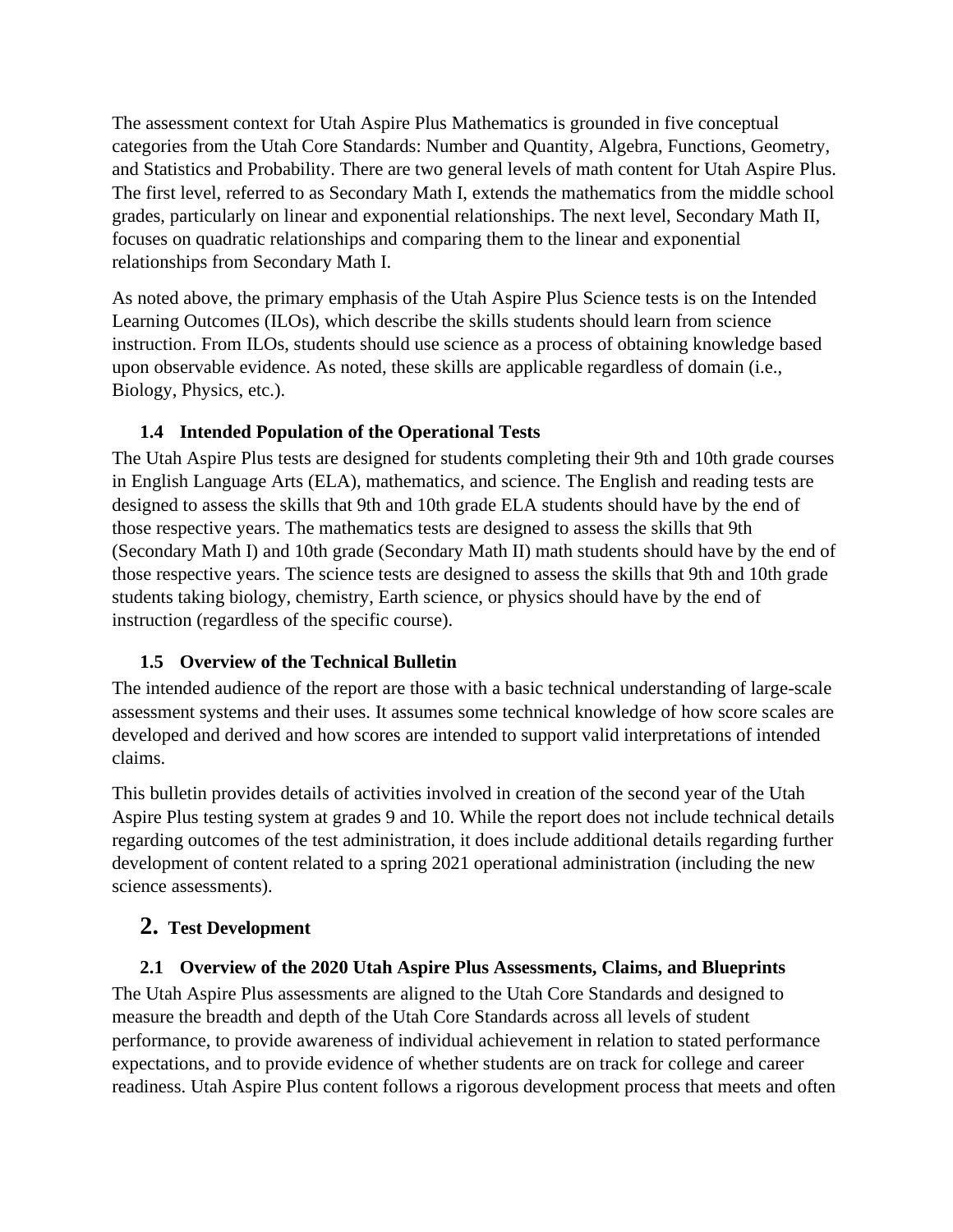exceeds industry standards for best practices in assessment. Every item, written by Utah teachers, goes through an extensive review designed to ensure adherence to high quality and the principles of universal design.

This chapter describes the claims intended to support the purposes outlined in Chapter 1; the development of blueprints defining the components of the Utah Aspire Plus assessments that reflect the breadth of the Utah Core Standards across different levels of student understanding; and the development of tasks (items) intended to fulfill the respective blueprints and provide evidence of varying levels of performance reflective of each of the stated claims.

*It should be noted that while both claims and sub claims are presented here for each subject, only the claims are reported on individual student reports (ISR). Sub claims currently only provide structure within the respective blueprints but are not reported at the individual student level.* 

# <span id="page-6-0"></span>**2.1.1 English Assessment Claims**

The Utah Aspire Plus English tests target language conventions and comprehension. Students should be able to demonstrate command of standard English grammar, usage, capitalization, punctuation, and spelling. In addition, students should be able to demonstrate vocabulary knowledge in comprehending complex texts.

The claim structure for the Utah Aspire Plus English tests is drawn from the Utah Core Standards and frames the design and development of the summative tests at grades 9 and 10.

**Claims:** The primary claims reflect the main goals for the use of the Utah Aspire Plus English tests. The first is that student performance reflects an indicator of career and college readiness as demonstrated through students' understanding of language conventions and comprehension as expected to have been attained by the end of each respective year as a prediction of performance on the ACT® English test. Second is that overall performance reflects students' understanding of language conventions and comprehension with respect to the breadth and depth of the Utah Core Standards and measures across all levels of student performance.

**Sub Claims:**[∗](#page-6-1) The sub claims further explicate what is measured on Utah Aspire Plus English tests and are grouped into the following categories:

- Production of Writing
- Knowledge of Language
- Conventions of Standard English

<span id="page-6-1"></span><sup>∗</sup> It should be noted that sub claims are *not* reported on individual student reports but form an important structural element within the blueprints. They are included in this technical report for completeness.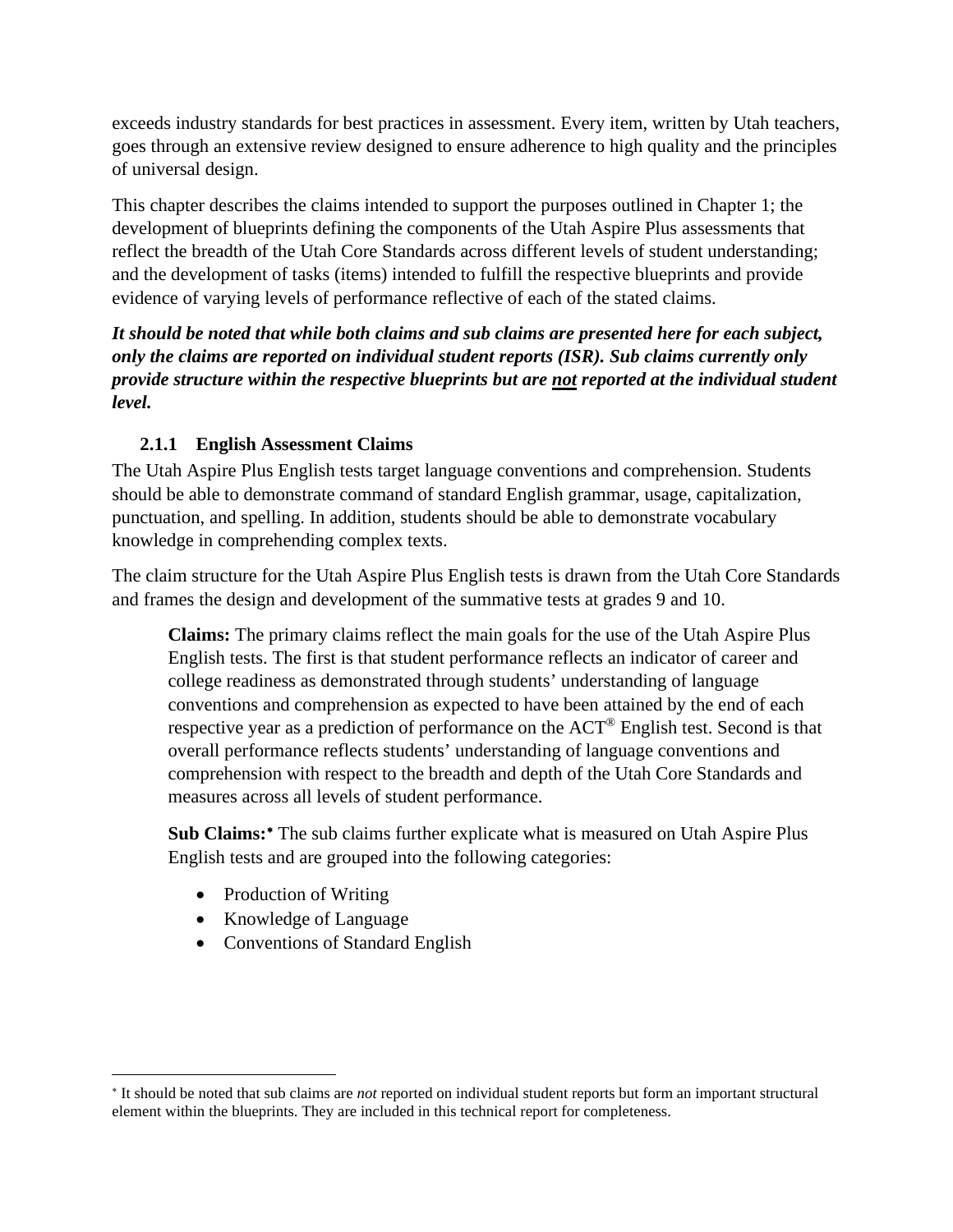#### **2.1.2 Reading Assessment Claims**

<span id="page-7-0"></span>The Utah Aspire Plus Reading tests define expectations of comprehension skills, understanding tone and point of view of texts, and evaluating texts. On the Utah Aspire Plus Reading tests, students must demonstrate these skills with different types of text sources.

The claim structure for the Utah Aspire Plus Reading tests is drawn from the Utah Core Standards and frames the design and development of the summative tests at grades 9 and 10.

**Claims:** The primary claims reflect the main goals for the use of the Utah Aspire Plus Reading tests. The first is that student performance reflects an indicator of career and college readiness as demonstrated through students' ability to read and comprehending complex informational and literary texts as expected to have been attained by the end of each respective year as a prediction of performance on the ACT® Reading test. Second is that overall performance reflects students' understanding of reading and comprehending complex informational and literary texts with respect to the breadth and depth of the Utah Core Standards and measures across all levels of student performance.

**Sub Claims:\*** The sub claims further explicate what is measured on Utah Aspire Plus Reading tests and are grouped into the following categories:

- Key Ideas
- Craft and Structure
- Integration of Knowledge and Ideas

#### <span id="page-7-1"></span>**2.1.3 Mathematics Assessment Claims**

The Utah Aspire Plus Mathematics tests are grounded in five conceptual categories from the Utah Core Standards: Number and Quantity, Algebra, Functions, Geometry, and Statistics and Probability. There are two levels of math content for Utah Aspire Plus that reflect expectations at grades 9 and 10, respectively. The first level (grade 9), referred to as Secondary Math I, extends the mathematics from the middle school grades, particularly on linear and exponential relationships. The next level, Secondary Math II (grade 10), focuses on quadratic relationships and comparing them to the linear and exponential relationships from Secondary Math I.

The claim structure for the Utah Aspire Plus Mathematics tests is drawn from the Utah Core Standards and frames the design and development of the summative tests at grades 9 and 10.

**Claims:** The primary claims reflect the main goals for the use of the Utah Aspire Plus Mathematics tests. The first is that student performance reflects an indicator of career and college readiness as demonstrated through students' ability to understand linear relationships, abstract and quantitative reasoning, and problem solving as expected to have been attained by the end of each respective year as a prediction of performance on the ACT® Mathematics test. Second is that overall performance reflects students' understanding of linear relationships, abstract and quantitative reasoning, and problem solving with respect to the breadth and depth of the Utah Core Standards and measures across all levels of student performance.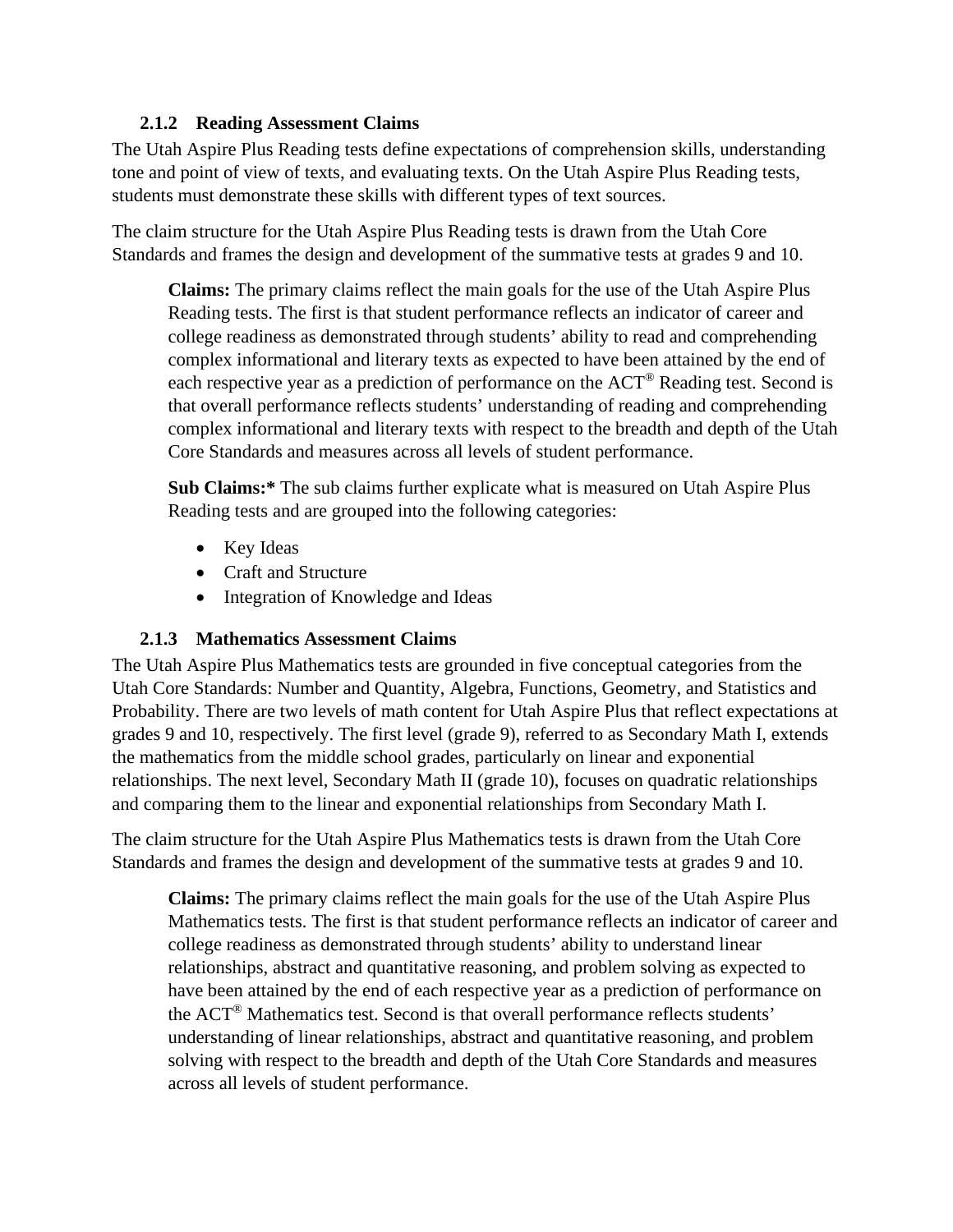**Sub Claims:\*** The sub claims further explicate what is measured on Utah Aspire Plus Math tests and are grouped into the following categories:

# **Math I (Grade 9)**

- Algebra
- Functions
- Geometry
- Statistics and Probability

# **Math II (Grade 10)**

- Number and Quantity
- Algebra
- Functions
- Geometry
- Statistics and Probability

# <span id="page-8-0"></span>**2.1.4 Science Assessment Claims**

The Utah Aspire Plus Science tests are developed around the Utah Core Standards for science as described in the Intended Learning Outcomes (ILOs). From ILOs, students are expected to use science as a process of obtaining knowledge based upon observable evidence. As noted, these skills are applicable regardless of domain (Biology, Physics, Earth Science, and Chemistry).

The claim structure for the Utah Aspire Plus Science tests is drawn from the Utah Core Standards as described in the ILOs and frames the design and development of the summative tests at grades 9 and 10.

**Claims:** The primary claims reflect the main goals for the use of the Utah Aspire Plus Science tests. The first is that student performance reflects an indicator of career and college readiness as demonstrated through students' ability to understand and apply science as defined by the ILOs as expected to have been attained by the end of each respective year as a prediction of performance on the ACT<sup>®</sup> Science test. Second is that overall performance reflects students' understanding of science as defined by the ILOs with respect to the breadth and depth of the Utah Core Standards and measures across all levels of student performance.

**Sub Claims:\*** The sub claims further explicate what is measured on Utah Aspire Plus Science tests and are grouped into the following categories:

- ILO 1 Use Science Process and Thinking Skills
- ILO 3 Demonstrate Understanding of Science Concepts, Principles, and Systems
- ILO 4 Communicate Effectively Using Science Language and Reasoning
- ILO 5/6 Demonstrate Awareness of Social and Historical Aspects of Science/Demonstrate Understanding of the Nature of Science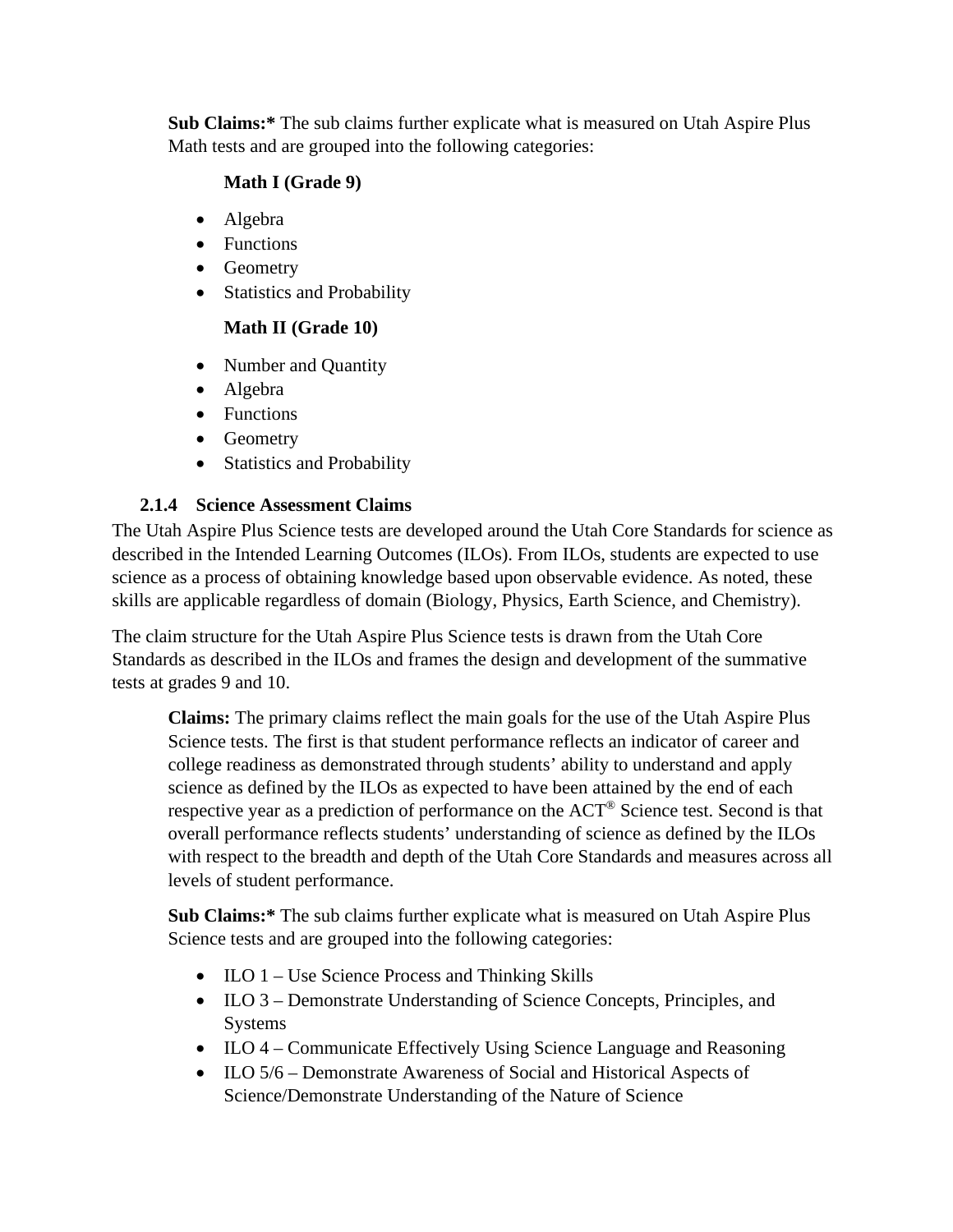# **2.2 Utah Aspire Plus Blueprint Creation**

<span id="page-9-0"></span>The Utah Aspire Plus tests are administered in English, reading, mathematics, and science in grades 9 and 10 and are described in Section 1.3. For the Utah Aspire Plus tests, the creation of test blueprints was driven by the intended purposes detailed previously in order to support the respective claim structures. The blueprints for Utah Aspire Plus are the distribution of item types across domains/reporting categories, level of cognitive demand, and the number of total points associated with each. Details of the creation of the Utah Aspire Plus blueprints are provided in the *2018-2019 Utah Aspire Plus Technical Report*.

# <span id="page-9-1"></span>**2.3 Test Development Activities**

Prior to the creation of Utah Aspire Plus, students were tested on the Utah Core Standards through the Utah Student Assessment of Growth and Excellence (SAGE). The Utah Aspire Plus assessments were built from existing Utah SAGE banked content combined with items from ACT Aspire to allow for predictions of students' preparedness for meeting college readiness. All available content for creation of the 2020 Utah Aspire Plus tests was based on the existing item banks described in the *2018-2019 Utah Aspire Plus Technical Report*.

For creation of the 2020 tests, two important design elements are worth noting. The first is that sets of items administered in 2019 were selected to serve as *linking* or *common* items that would be used to equate the 2020 Utah Aspire Plus tests to the 2019 base scales within a common item non-equivalent groups equating design (Kolen and Brennan, 2014). For test development purposes, this meant selecting sets of items to ideally reflect a miniature version of the overall test (typically at least 20 percent) in content as well as statistical characteristics. The second element worth noting is that a different set of ACT Aspire content was used for this second-year forms development activity. This helped limit exposure of the Aspire content that might otherwise negatively impact ACT predication score activities. However, it also meant linking sets used for equating did not have any ACT content available to serve as common items for the 2020 test forms. Still, final linking sets that reflected at least 20 percent of the overall tests and of comparable content were able to be selected for the Utah Aspire Plus tests.

# **2.3.1 Operational Forms Development**

<span id="page-9-2"></span>The construction of test forms for the 2020 Utah Aspire Plus was a coordinated effort between experts from the Utah State Board of Education, Pearson, and ACT. This process required adhering to guidelines that promote fair and ethical testing practices. Using the content developed to measure the Utah Core Standards, specialists worked through an iterative process to evaluate the specific items, passages, and stimuli that best met the intended measurement targets and to support all stated claims.

The Utah Aspire Plus assessments measure students' mastery of the Utah Core Standards and science ILOs. These standards are used to drive Utah instruction as well as developing the Utah Aspire Plus tests. As stated earlier, the Utah Aspire Plus assessments are designed so that test scores can be linked to ACT scales to provide students with indicators of being prepared for meeting college readiness benchmark. In order to accomplish this, approximately 50% of the Utah Aspire Plus tests are composed of items from ACT Aspire. As noted, these items serve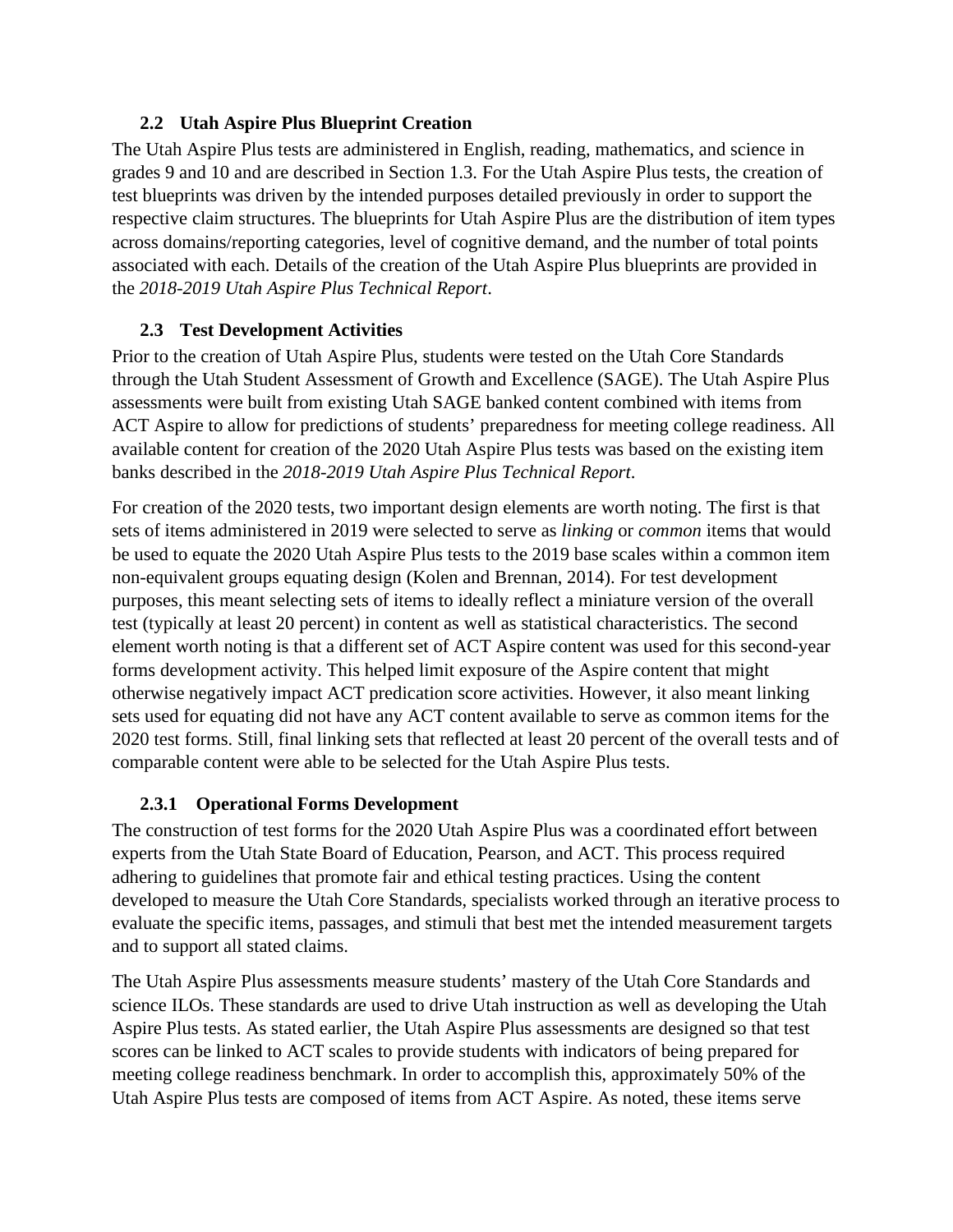multiple purposes, which include being used to derive prediction scores between the Utah Aspire Plus scales and ACT scales.

The general test development process for Utah Aspire Plus was initiated with the selection of items from ACT Aspire. Items were selected based on match to blueprint, as well as statistical indicators of item quality and fairness provided from the SAGE and ACT Aspire banks, respectively. ACT Aspire items were positioned within each form in the same locations as originally administered within ACT Aspire forms to help facilitate the derivation of the predictive scores on Utah Aspire Plus.

Once the ACT Aspire items were selected, Pearson psychometrics selected sets of items common to 2019 that would be used to equate the 2020 tests to the 2019 base scales. In addition to selecting items to be as similar as possible to the overall blueprints, but they were also targeted to the original base scale difficulties.

This procedure was an iterative process whereby the first proposed form is evaluated by each party (Pearson, USBE, and ACT) for content and psychometric quality, feedback provided, and revisions made until a best final version was approved by all. It should be noted that without new development of content, bank limitations meant an inability to strictly meet the new blueprint in all cases (see below). It also meant that there were also instances where items with poorer statistical indices were included to meet the blueprint. These were infrequent and, in all cases, deemed reasonable in supporting the intended claims without negative impact. Moving forward, newly developed content will fill gaps and address such limitations as the assessments mature.

# **2.3.2 Statistical Guidelines**

<span id="page-10-0"></span>While the initial Utah Aspire Plus tests were primarily driven by content considerations, statistical indices were available based on use within the SAGE and ACT Aspire Plus assessments. For creation of Utah Aspire Plus tests, some general guidelines were used to help support selection of a range of item difficulties and evaluate item quality to ensure the best overall test forms.

The guidelines for creation of the Utah Aspire Plus forms were as follows:

- **Target item difficulty range of between 0.30 and 0.85.** Based on *p*-values, where the percentage reflects the percentage of students correctly responding to the item. Items awarding more than one point used the item mean divided by the maximum points possible to place on the *p*-value metric (average of the maximum points possible on a given item).
- **Target threshold for item discrimination of 0.20 and above.** Where item discrimination is defined by item-total score correlations.
- **Extreme differential item functioning (DIF) indices should be avoided**. A standard flagging convention indicates differences of magnitude and classifies the most extreme cases of DIF as "C," moderate DIF as "B," and minor to no DIF as "A." As such, items flagged "C" should be avoided and minimal use of items flagged "B" should be used and/or balanced within a form where possible.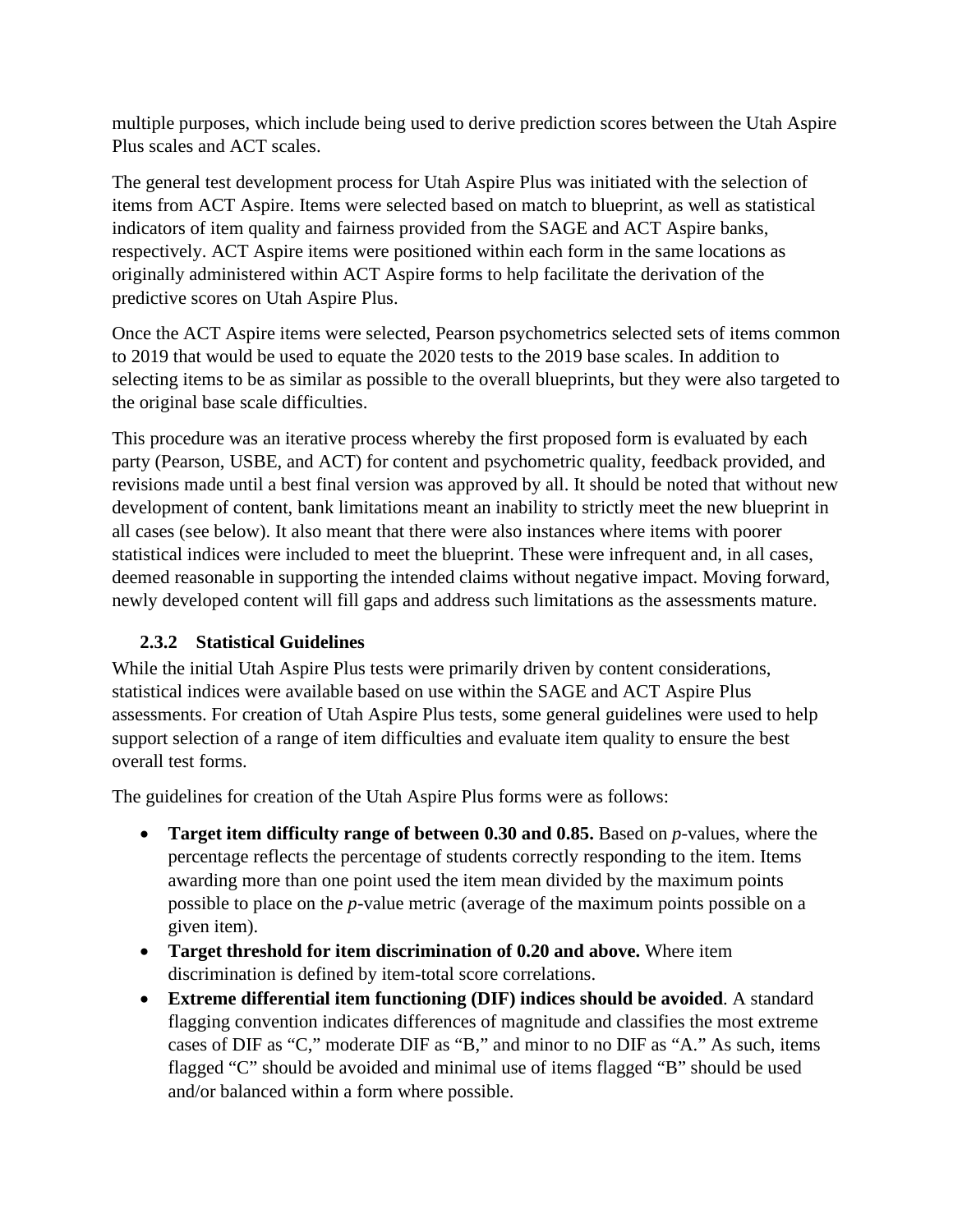#### **2.3.3 2020 Match to Test Blueprint**

<span id="page-11-0"></span>[Tables 1](#page-11-1) through 8 present the match between the final 2020 operational forms of Utah Aspire Plus and the test blueprints. English, reading, math, and science final forms reasonably matched all targets by item type, depth of knowledge, and reporting category (within 3 percent).

|                                           | Number of    | <b>Minimum</b> | <b>Maximum</b> | <b>2020 Form</b> |
|-------------------------------------------|--------------|----------------|----------------|------------------|
|                                           | <b>Items</b> | $\frac{6}{9}$  | $\frac{0}{0}$  |                  |
| <b>Item Type</b>                          |              |                |                |                  |
| Multiple Choice                           | $24 - 31$    | 48%            | 62%            | 58%              |
| <b>Technology Enhanced</b>                | $20 - 26$    | 40%            | 52%            | 42%              |
| <b>Depth of Knowledge</b>                 |              |                |                |                  |
| Level 1                                   | $22 - 33$    | 44%            | 66%            | 57%              |
| Level 2                                   | $5 - 12$     | 10%            | 24%            | 16%              |
| Level 3                                   | $12 - 17$    | 24%            | 34%            | 27%              |
| <b>Reporting Categories</b>               |              |                |                |                  |
| Production of Writing                     | $9 - 14$     | 18%            | 28%            | 20%              |
| Knowledge of Language                     | $4 - 10$     | 8%             | 20%            | 9%               |
| <b>Conventions of Standard</b><br>English | $28 - 38$    | 56%            | 76%            | 71%              |

<span id="page-11-1"></span>**Table 1.** Utah Aspire Plus English Grade 9 Operational Test Blueprint Match

<span id="page-11-2"></span>**Table 2.** Utah Aspire Plus English Grade 10 Operational Test Blueprint Match

|                                           | <b>Number of</b><br><b>Items</b> | <b>Minimum</b><br>$\frac{6}{9}$ | <b>Maximum</b><br>$\frac{0}{0}$ | <b>2020 Form</b> |
|-------------------------------------------|----------------------------------|---------------------------------|---------------------------------|------------------|
| <b>Item Type</b>                          |                                  |                                 |                                 |                  |
| Multiple Choice                           | $24 - 31$                        | 48%                             | 62%                             | 56%              |
| <b>Technology Enhanced</b>                | $20 - 26$                        | 40%                             | 52%                             | 44%              |
| <b>Depth of Knowledge</b>                 |                                  |                                 |                                 |                  |
| Level 1                                   | $22 - 33$                        | 44%                             | 66%                             | 54%              |
| Level 2                                   | $5 - 12$                         | 10%                             | 24%                             | 15%              |
| Level 3                                   | $12 - 17$                        | 24%                             | 34%                             | 30%              |
| <b>Reporting Categories</b>               |                                  |                                 |                                 |                  |
| Production of Writing                     | $9 - 14$                         | 18%                             | 28%                             | 24%              |
| Knowledge of Language                     | $4 - 10$                         | 8%                              | 20%                             | 13%              |
| <b>Conventions of Standard</b><br>English | $28 - 38$                        | 56%                             | 76%                             | 63%              |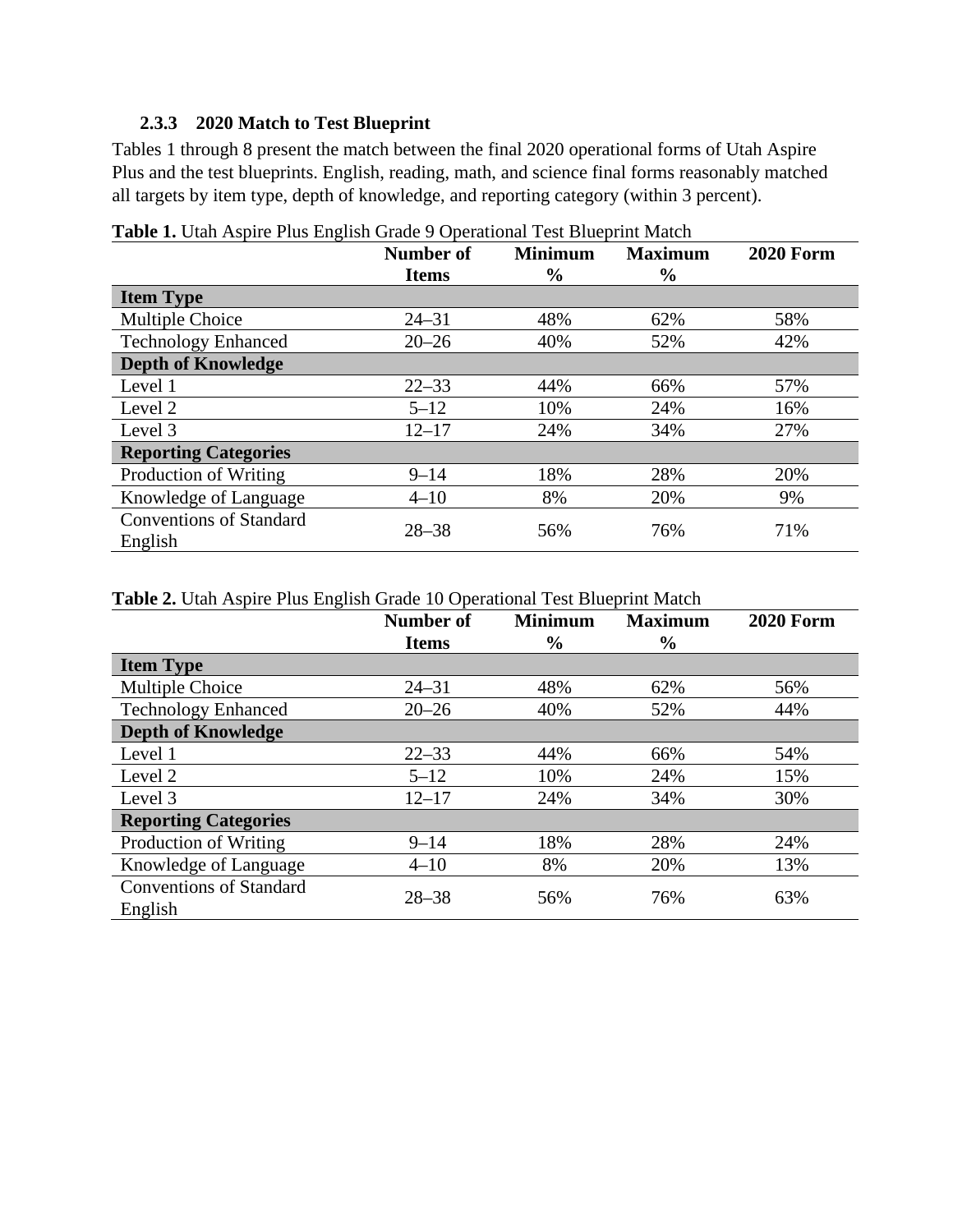|                                       | <b>Number of</b><br><b>Items</b> | <b>Minimum</b><br>$\frac{6}{9}$ | <b>Maximum</b><br>$\frac{6}{9}$ | <b>2020 Form</b> |
|---------------------------------------|----------------------------------|---------------------------------|---------------------------------|------------------|
| <b>Item Type</b>                      |                                  |                                 |                                 |                  |
| Multiple Choice                       | $22 - 29$                        | 62%                             | 82%                             | 69%              |
| <b>Technology Enhanced</b>            | $2 - 5$                          | 6%                              | 14%                             | 17%              |
| <b>Evidence-Based Selected</b>        | $4 - 6$                          | 10%                             | 17%                             |                  |
| Response                              |                                  |                                 |                                 | 14%              |
| <b>Depth of Knowledge</b>             |                                  |                                 |                                 |                  |
| Level 1                               | $4 - 10$                         | 11%                             | 28%                             | 11%              |
| Level 2                               | $12 - 20$                        | 34%                             | 57%                             | 49%              |
| Level 3                               | $9 - 14$                         | 25%                             | 40%                             | 40%              |
| <b>Reporting Categories</b>           |                                  |                                 |                                 |                  |
| Key Ideas                             | $9 - 18$                         | 26%                             | 51%                             | 51%              |
| <b>Craft and Structure</b>            | $14 - 20$                        | 40%                             | 57%                             | 37%              |
| Integration of Knowledge and<br>Ideas | $3 - 5$                          | 9%                              | 14%                             | 11%              |

#### <span id="page-12-0"></span>**Table 3.** Utah Aspire Plus Reading Grade 9 Operational Test Blueprint Match

# <span id="page-12-1"></span>**Table 4.** Utah Aspire Plus Reading Grade 10 Operational Test Blueprint Match

|                                       | Number of    | <b>Minimum</b> | <b>Maximum</b> | <b>2020 Form</b> |
|---------------------------------------|--------------|----------------|----------------|------------------|
|                                       | <b>Items</b> | $\frac{6}{9}$  | $\frac{0}{0}$  |                  |
| <b>Item Type</b>                      |              |                |                |                  |
| Multiple Choice                       | $22 - 29$    | 62%            | 82%            | 83%              |
| <b>Technology Enhanced</b>            | $2 - 5$      | 6%             | 14%            | 5%               |
| <b>Evidence-Based Selected</b>        | $4 - 6$      | 10%            | 17%            | 11%              |
| Response                              |              |                |                |                  |
| <b>Depth of Knowledge</b>             |              |                |                |                  |
| Level 1                               | $4 - 10$     | 11%            | 28%            | 14%              |
| Level 2                               | $12 - 20$    | 34%            | 57%            | 47%              |
| Level 3                               | $9 - 14$     | 25%            | 40%            | 39%              |
| <b>Reporting Categories</b>           |              |                |                |                  |
| Key Ideas                             | $9 - 18$     | 26%            | 51%            | 50%              |
| <b>Craft and Structure</b>            | $14 - 20$    | 40%            | 57%            | 38%              |
| Integration of Knowledge and<br>Ideas | $3 - 5$      | 9%             | 14%            | 11%              |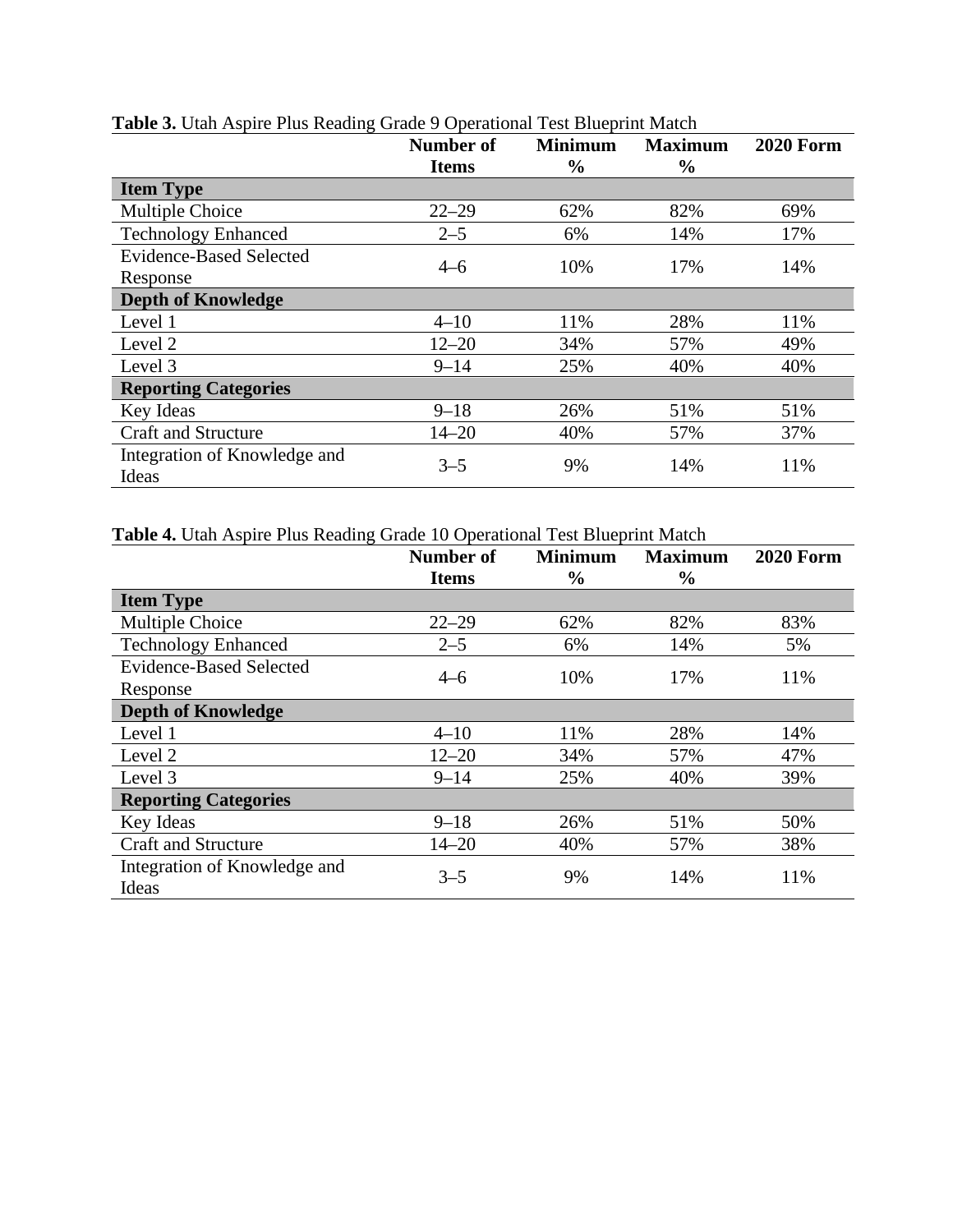|                                   | <b>Number of Items</b> Minimum % |     | Maximum % | <b>2020 Form</b> |
|-----------------------------------|----------------------------------|-----|-----------|------------------|
| <b>Item Type</b>                  |                                  |     |           |                  |
| Multiple Choice                   | $30 - 33$                        | 75% | 83%       | 75%              |
| <b>Technology Enhanced</b>        | $7 - 10$                         | 18% | 25%       | 25%              |
| <b>Depth of Knowledge</b>         |                                  |     |           |                  |
| Level 1                           | $8 - 12$                         | 20% | 30%       | 28%              |
| Level 2                           | $15 - 20$                        | 38% | 50%       | 50%              |
| Level 3                           | $9 - 13$                         | 23% | 33%       | 23%              |
| <b>Reporting Categories</b>       |                                  |     |           |                  |
| Algebra                           | $9 - 11$                         | 23% | 28%       | 28%              |
| <b>Functions</b>                  | $10 - 12$                        | 25% | 30%       | 28%              |
| Geometry                          | $9 - 11$                         | 23% | 28%       | 25%              |
| <b>Statistics and Probability</b> | $7 - 9$                          | 18% | 23%       | 20%              |

<span id="page-13-0"></span>**Table 5.** Utah Aspire Plus Mathematics Grade 9 Operational Test Blueprint Match

<span id="page-13-1"></span>**Table 6.** Utah Aspire Plus Mathematics Grade 10 Operational Test Blueprint Match

|                                   | <b>Number of Items</b> Minimum % |     | Maximum % | <b>2020 Form</b> |
|-----------------------------------|----------------------------------|-----|-----------|------------------|
| <b>Item Type</b>                  |                                  |     |           |                  |
| Multiple Choice                   | $30 - 33$                        | 75% | 83%       | 78%              |
| <b>Technology Enhanced</b>        | $7 - 10$                         | 18% | 25%       | 23%              |
| <b>Depth of Knowledge</b>         |                                  |     |           |                  |
| Level 1                           | $8 - 12$                         | 20% | 30%       | 30%              |
| Level 2                           | $15 - 20$                        | 38% | 50%       | 48%              |
| Level 3                           | $9 - 13$                         | 23% | 33%       | 23%              |
| <b>Reporting Categories</b>       |                                  |     |           |                  |
| Number and Quantity               | $2 - 4$                          | 5%  | 10%       | 10%              |
| Algebra                           | $9 - 11$                         | 23% | 28%       | 25%              |
| <b>Functions</b>                  | $10 - 12$                        | 25% | 30%       | 28%              |
| Geometry                          | $11 - 13$                        | 28% | 33%       | 30%              |
| <b>Statistics and Probability</b> | $2 - 4$                          | 5%  | 10%       | 8%               |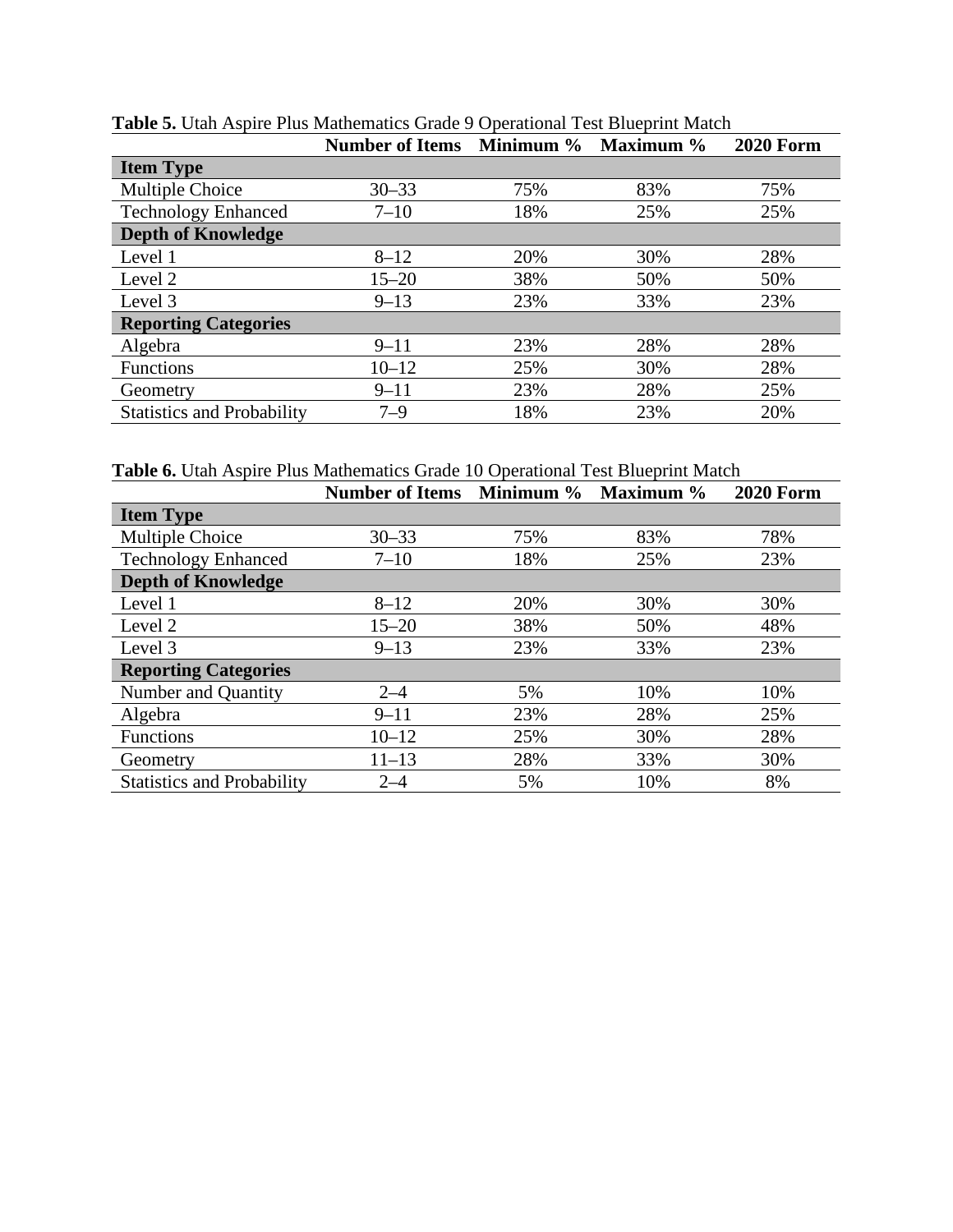|                                           | Number of    | <b>Minimum</b> | <b>Maximum</b> | <b>2020 Form</b> |
|-------------------------------------------|--------------|----------------|----------------|------------------|
|                                           | <b>Items</b> | $\frac{0}{0}$  | $\frac{6}{9}$  |                  |
| <b>Item Type</b>                          |              |                |                |                  |
| Multiple Choice                           | $29 - 34$    | 81%            | 94%            | 93%              |
| <b>Technology Enhanced</b>                | $2 - 3$      | 6%             | 8%             | 8%               |
| <b>Depth of Knowledge</b>                 |              |                |                |                  |
| Level 1                                   | $3 - 9$      | 8%             | 25%            | 18%              |
| Level 2                                   | $12 - 23$    | 33%            | 64%            | 53%              |
| Level 3                                   | $8 - 13$     | 22%            | 36%            | 30%              |
| <b>Reporting Categories</b>               |              |                |                |                  |
| (ILO) 1: Use Science Process and Thinking | $15 - 23$    | 42%            | 64%            | 60%              |
| Skills                                    |              |                |                |                  |
| $(IIO)$ 3: Demonstrate Understanding of   | $4 - 6$      | 11%            | 17%            | 10%              |
| Science Concepts, Principles, and Systems |              |                |                |                  |
| (ILO) 4: Communicate Effectively Using    | $7 - 10$     | 19%            | 28%            | 20%              |
| Science Language and Reasoning            |              |                |                |                  |
| (ILO) 5/6: Demonstrate Awareness of       |              |                |                |                  |
| Social and Historical Aspects of          | $3 - 4$      | 8%             | 11%            | 10%              |
| Science/Demonstrate Understanding of the  |              |                |                |                  |
| Nature of Science                         |              |                |                |                  |

#### <span id="page-14-0"></span>**Table 7.** Utah Aspire Plus Science Grade 9 Operational Test Blueprint Match

<span id="page-14-1"></span>**Table 8.** Utah Aspire Plus Science Grade 10 Operational Test Blueprint Match

|                                       | <b>Number of</b> | <b>Minimum</b> | <b>Maximum</b> | <b>2020 Form</b> |
|---------------------------------------|------------------|----------------|----------------|------------------|
|                                       | <b>Items</b>     | $\%$           | $\frac{6}{9}$  |                  |
| <b>Item Type</b>                      |                  |                |                |                  |
| Multiple Choice                       | $29 - 34$        | 81%            | 94%            | 93%              |
| <b>Technology Enhanced</b>            | $2 - 3$          | 6%             | 8%             | 8%               |
| <b>Depth of Knowledge</b>             |                  |                |                |                  |
| Level 1                               | $3 - 9$          | 8%             | 25%            | 23%              |
| Level <sub>2</sub>                    | $12 - 23$        | 33%            | 64%            | 58%              |
| Level 3                               | $8 - 13$         | 22%            | 36%            | 20%              |
| <b>Reporting Categories</b>           |                  |                |                |                  |
| (ILO) 1: Use Science Process and      | $15 - 23$        | 42%            | 64%            | 55%              |
| <b>Thinking Skills</b>                |                  |                |                |                  |
| (ILO) 3: Demonstrate Understanding of |                  |                |                |                  |
| Science Concepts, Principles, and     | $4 - 6$          | 11%            | 17%            | 13%              |
| <b>Systems</b>                        |                  |                |                |                  |
| (ILO) 4: Communicate Effectively      | $7 - 10$         | 19%            | 28%            | 23%              |
| Using Science Language and Reasoning  |                  |                |                |                  |
| (ILO) 5/6: Demonstrate Awareness of   |                  |                |                |                  |
| Social and Historical Aspects of      | $3 - 4$          | 8%             | 11%            | 10%              |
| Science/Demonstrate Understanding of  |                  |                |                |                  |
| the Nature of Science                 |                  |                |                |                  |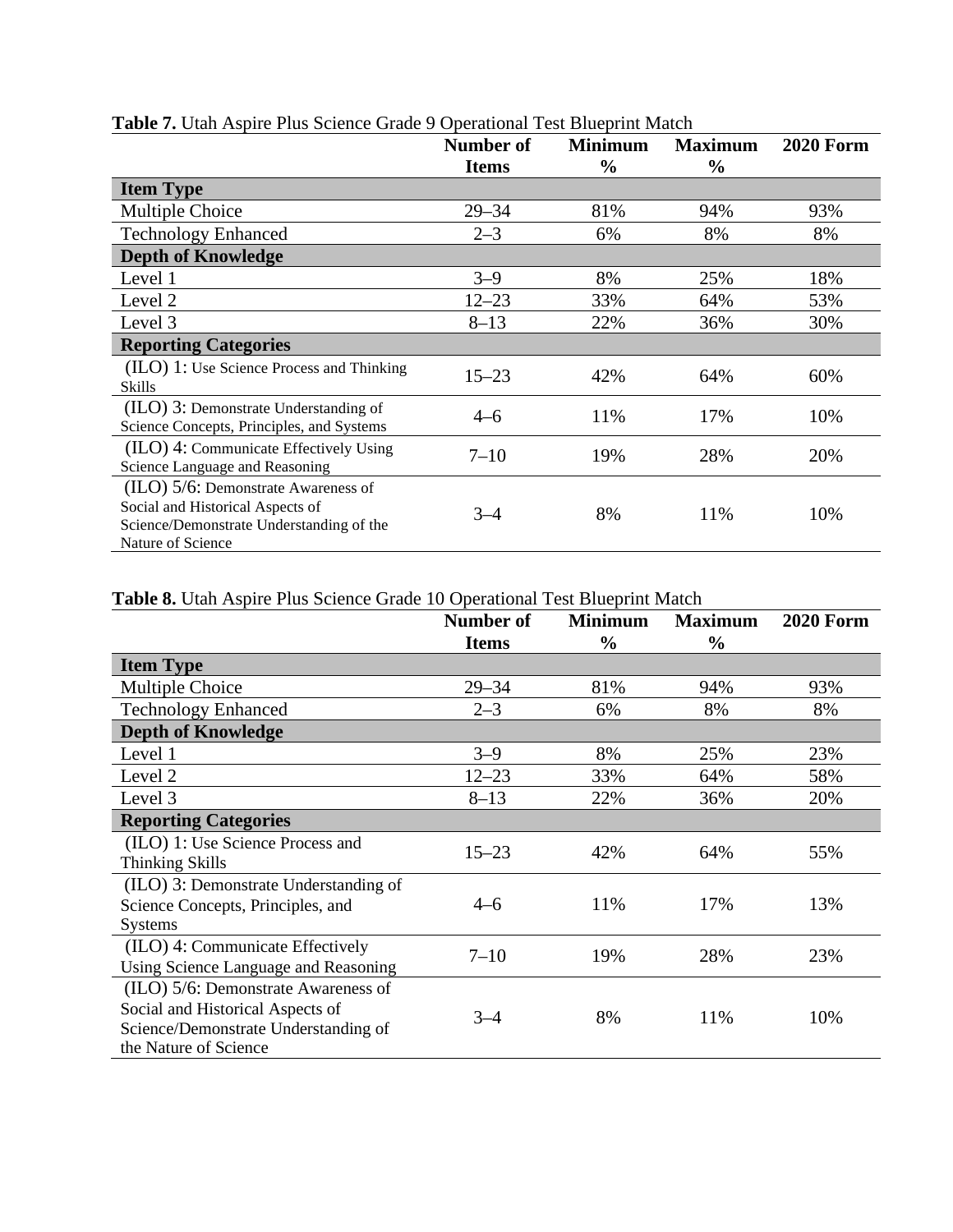# <span id="page-15-0"></span>**2.4 Spring 2021 Utah Aspire Plus Administration**

After testing was cancelled in spring 2020, it was decided that the Utah Aspire Plus test forms would be rolled over for use in the spring 2021 test administration cycle in English, reading, and math. Additionally, items were developed over the course of the 2020 testing cycle along the originally planned schedule and will be field tested as part of the spring 2021 administration.

In preparation for the 2021 field test, the Pearson Content team performed a gap analysis using metadata and item statistics from the Utah Aspire Plus item banks. Once gaps were identified each content lead developed an Item Development Plan (IDP). Each IDP considered Utah's program requirements, scope, and needs for that particular content area and grade. Materials and training documents were created and updated for use in the item writer workshop involving Utah educators.

The IDPs informed the item writer assignments for the workshop, making for a very targeted, deliberate development process. Utah educator content and fairness committees reviewed all developed items and made editorial recommendations. USBE and Pearson reconciled the feedback and USBE provided their final item approval before test construction.

## <span id="page-15-1"></span>**2.4.1 Utah Aspire Plus Science with Engineering Education Standards Summative Assessment**

The Utah Aspire Plus Science with Engineering Education Standards (SEEds) summative assessment will be administered to Utah students beginning with the spring 2021 statewide test administration. This assessment is composed of test units that assess multi-dimensional knowledge and skill interactions across different scientific phenomena within core disciplines. After test administration, performance standards will be set through a standard setting process and additional analyses will provide predicted score ranges to the ACT®.

The test units of the SEEds assessments are item clusters. Item clusters are composed of two parts: stimulus and items. The stimulus is composed of a scientific phenomenon, a context where students engage with and make sense of the phenomenon, and a task statement directing students on how to respond to the items. The items are where students engage in science practices while demonstrating understanding of disciplinary core ideas and cross cutting concepts. Three categories of item types will be used within the clusters: multiple choice and/or multiple select (MC and/or MS), evidence-based selected response, and technology enhanced items (or TEIs). Each cluster will have five or six items.

Scoring on the SEEds assessment will be done through what are called scoring assertions. For each item, these are explicit assertions made about the knowledge and skills that a student has demonstrated based on specific features of the student's response and how demonstration of those skills relates to earning a given score point. For a multiple-choice item, the scoring assertion is based on a single cognitive task and is worth one point. A graphing item, however, may require two cognitive tasks – identification and plotting – and, thus, will be worth two points.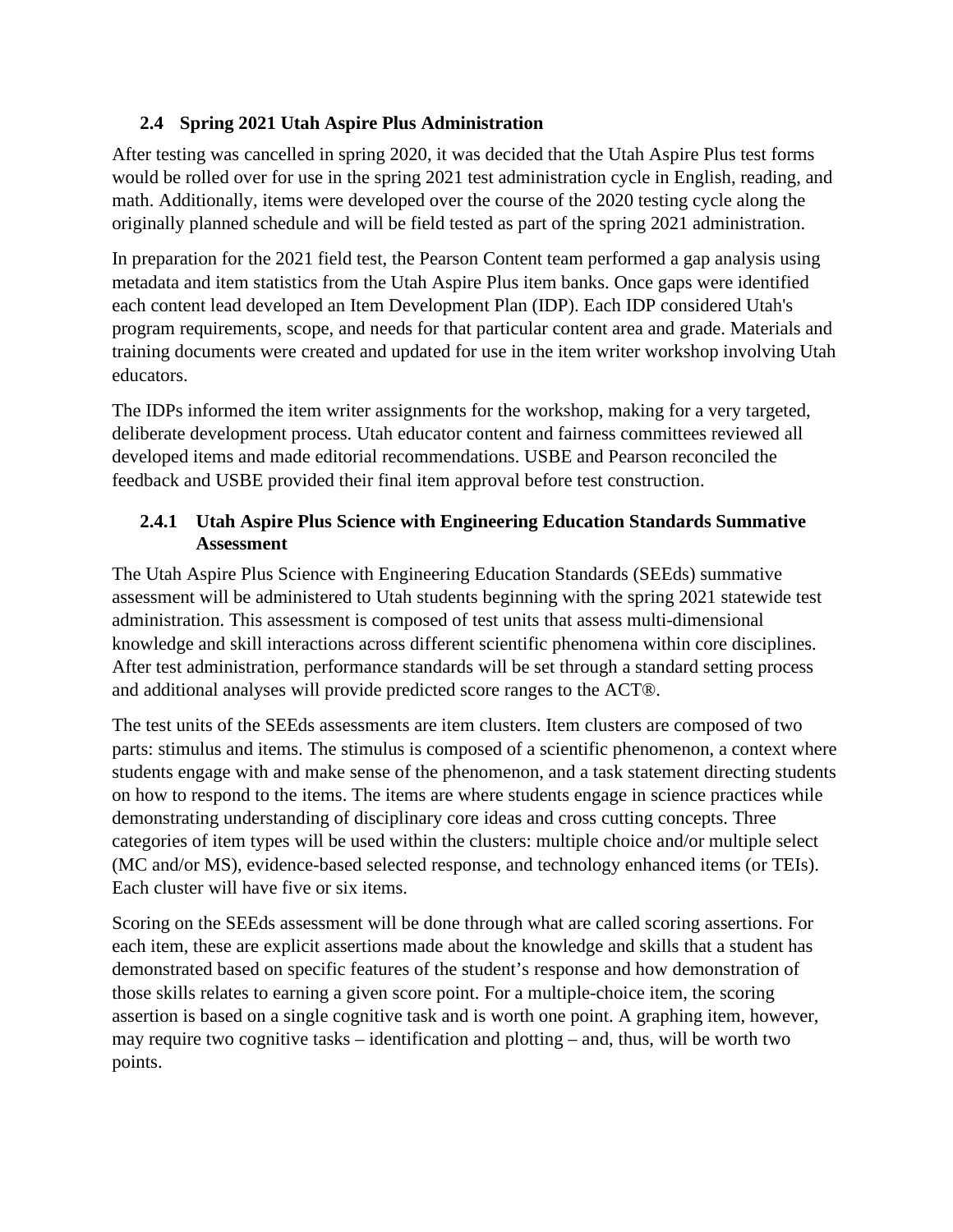#### <span id="page-16-0"></span>**2.4.2 SEEds Blueprint**

The SEEds blueprint assumes a design in which one of the three DCIs will be assessed by two clusters and the other two DCIs with a single cluster. Coverage of the respective DCIs will rotate across forms (either within a given year or across years) to ensure the standards are fully represented over time. For 2021 the intention is to have three forms per grade where the ACT clusters (sets of items associated with common stimuli) will serve as a common linkage across all. The following table provides the SEEds assessment test blueprint (similar at both grades).

|                                     | Number of<br><b>Items</b> | Number of<br>Points/<br><b>Assertions</b> |
|-------------------------------------|---------------------------|-------------------------------------------|
| <b>Item Types</b>                   |                           |                                           |
| MC, MS, 3-4 per cluster             | $12 - 16$                 |                                           |
| TEI, 2-3 per cluster                | $8 - 12$                  |                                           |
| <b>Disciplinary Core Idea (DCI)</b> |                           |                                           |
| Life Science                        | 6                         | $8-10$                                    |
| Earth and Space Science             | 12                        | 16-20                                     |
| <b>Physical Science</b>             | 6                         | $8 - 10$                                  |
| <b>Reporting Categories</b>         |                           |                                           |
| Gathering $&$ Investigating (GI)    | $5 - 7$                   | $8 - 10$                                  |
| Developing Models (DM)              | $5 - 7$                   | $8-10$                                    |
| Using Mathematical Thinking (UM)    | $5 - 7$                   | $8-10$                                    |
| <b>Construct Explanations (CE)</b>  | $5 - 7$                   | $8-10$                                    |
| <b>OP</b> Item                      | $23 - 25$                 | $32 - 40$                                 |
| <b>FT</b> Item                      | $6 - 8$                   | 8-12                                      |
| <b>TOTAL</b>                        | 29-33                     | 40-52                                     |

<span id="page-16-2"></span>**Table 9.** Utah Aspire Plus SEEds General Summative Assessment Blueprint

\* Engineering standards are imbedded within specific standards.

<span id="page-16-1"></span>\*\*Field testing of clusters becomes relevant in the 2021-2022 school year.

# **2.5 Updated ACT Predicted Score Ranges**

As noted, one of the goals of the Utah Aspire Plus assessments is to be predictive of college readiness at grades 9 and 10, and the means of this is in terms of providing prediction score ranges of performance on the ACT for the four subject tests (English, math, reading, and science) and the Composite score (the average of the four subject tests). Predicted ranges of performance were determined originally between ACT Aspire scores and ACT scores, where for a given ACT Aspire score, there was a distribution of related ACT scores. The bounds of the range were denoted by the scores closest to the 25th and 75th percentiles of the ACT score distribution, conditional on ACT Aspire scores. For Utah Aspire Plus, an additional error term was added to account for error attributable to linking the Utah Aspire Plus scores.

Students can use the predicted scores together with the ACT College Readiness Benchmarks to monitor their preparedness to be college-ready by the end of high school. Utah students take the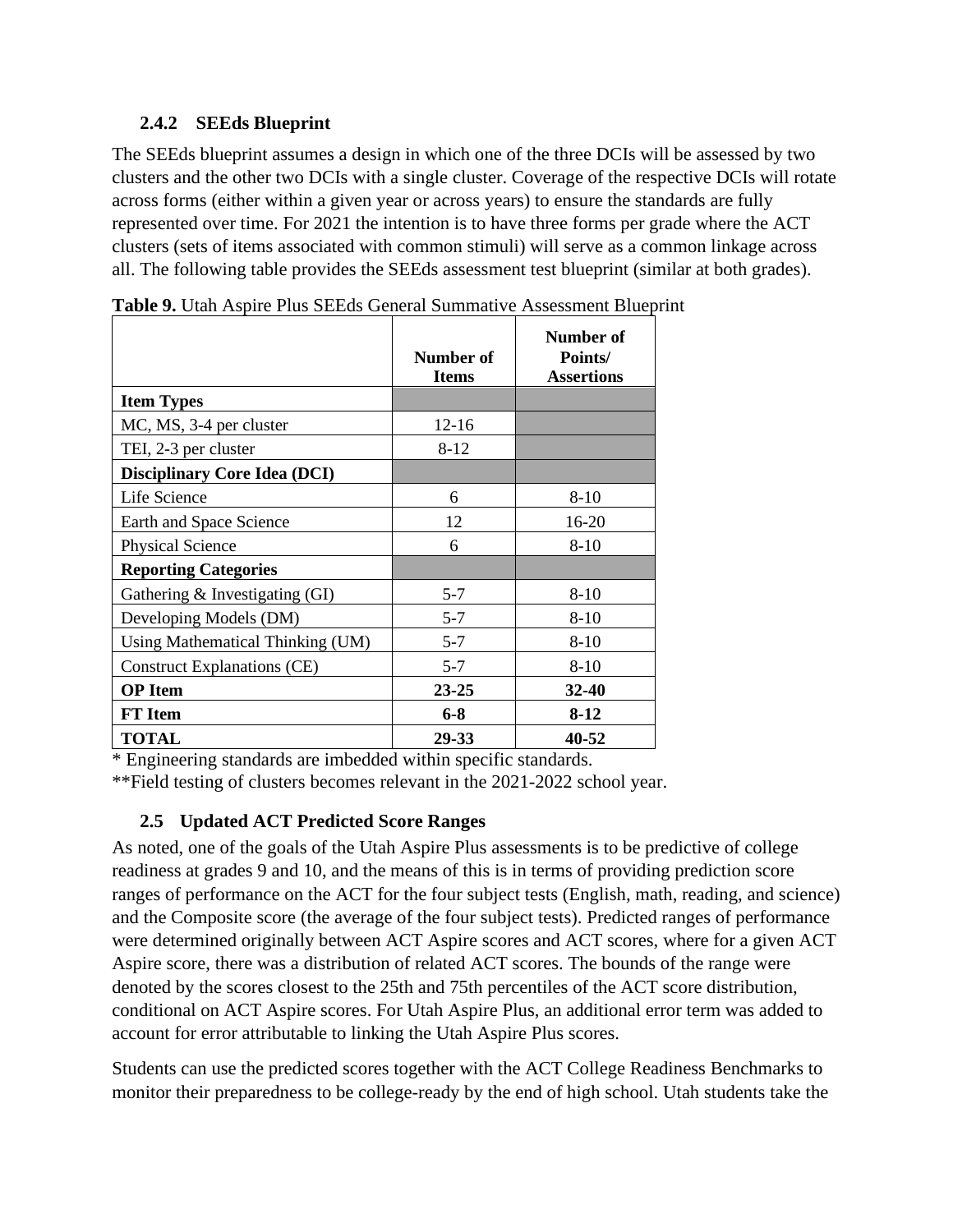ACT® during their junior year of high school. Specific details from the original prediction score studies can be found in the *2018-2019 Utah Aspire Technical Report*.

In addition to relying on the relationship between the Utah Aspire Plus tests to the ACT Aspire scales for deriving the initial ACT prediction score ranges for the 2019 administration, the intention was to provide updated predictions based on longitudinal data as it becomes available. The updated ACT score ranges directly link the Utah Aspire Plus scores at grades 9 and 10 to ACT scores at grade 11. In spring 2020, the first longitudinal data was available for this purpose. The initial longitudinal Utah-to-ACT prediction studies were based on students who were in the 10<sup>th</sup> grade during the 2019 administration of the Utah Aspire Plus tests. In spring 2020 these students were in the  $11<sup>th</sup>$  grade and most took the ACT.

Appendix A provides the details of the first longitudinal study from spring 2020. It should be noted that these results reflect preliminary findings intended for initial consideration by USBE and their technical advisory committee. Within it are described steps taken in evaluating the ACT samples in relation to previous administrations and efforts to improve predications based on a weighting procedure. Generally, these updated prediction score ranges are much tighter than the original ranges derived indirectly through the ACT Aspire scales. Similar studies are planned with longitudinal data from the spring 2021 administration, in which students who were in  $9<sup>th</sup>$ grade in 2019 will be taking the ACT as  $11<sup>th</sup>$  grade students.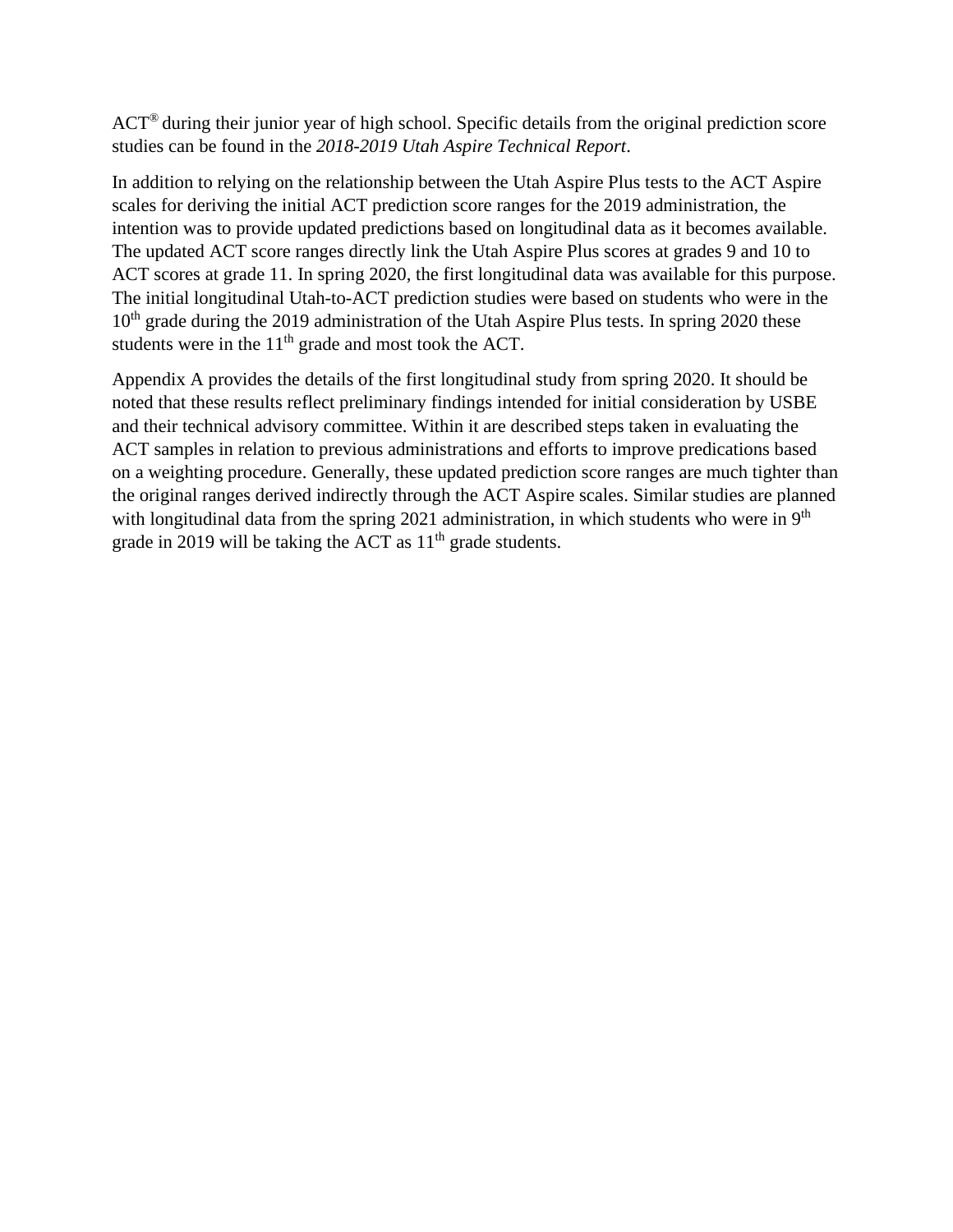## <span id="page-18-0"></span>**Appendix A: Updating ACT Score Predications for Utah Grade 10 Aspire Plus**

April 29, 2020 - Jeff Allen and Wei Tao, ACT

[Materials presented to USBE as part of the spring 2020 technical advisory committee meeting.]

We document the data and procedures used to generate updated ACT score predictions for the Utah Aspire Plus  $10<sup>th</sup>$  grade assessments. Included in this documentation are:

- A description of the methodological approach
- Descriptions of the samples used to generate the predictions
- Description of weighting procedure to ensure samples are representative of  $10<sup>th</sup>$  grade population
- Description of updated predicted ACT score ranges
	- o Comparison to previously derived predicted ACT score ranges
	- o Accuracy statistics

General description of methodological approach

The following steps were taken:

- 1) Match the spring 2019 grade 10 Utah Aspire Plus records to the spring 2020 grade 11 ACT test records. Student state ID was used to match the records.
- 2) Compare the matched sample to the spring 2019 grade 10 data to assess how representative the matched sample is to the target population (the spring grade 10 data is used as the target population). The matched sample is different than the target population for two primary reasons: Some students were not able to take the ACT test due to the COVID-19 school shutdowns, and some students were lost to follow-up (e.g., moved out of state, were absent on test day, or did not take the ACT for some other reason).
- 3) Weight the matched sample to be representative of the target population with respect to 10<sup>th</sup> grade test scores, gender, limited English proficient status, special education status, and race/ethnicity. Propensity scores, based on logistic regression models, are used to derive the weights.
- 4) Using the weighted data, fit the default *Student Growth Percentile* (SGP) model to estimate the percentiles of ACT scores, conditional on Utah Aspire Plus scores. The SGP model is preferred over linear regression because it does not impose assumptions of linearity or homoskedasticity.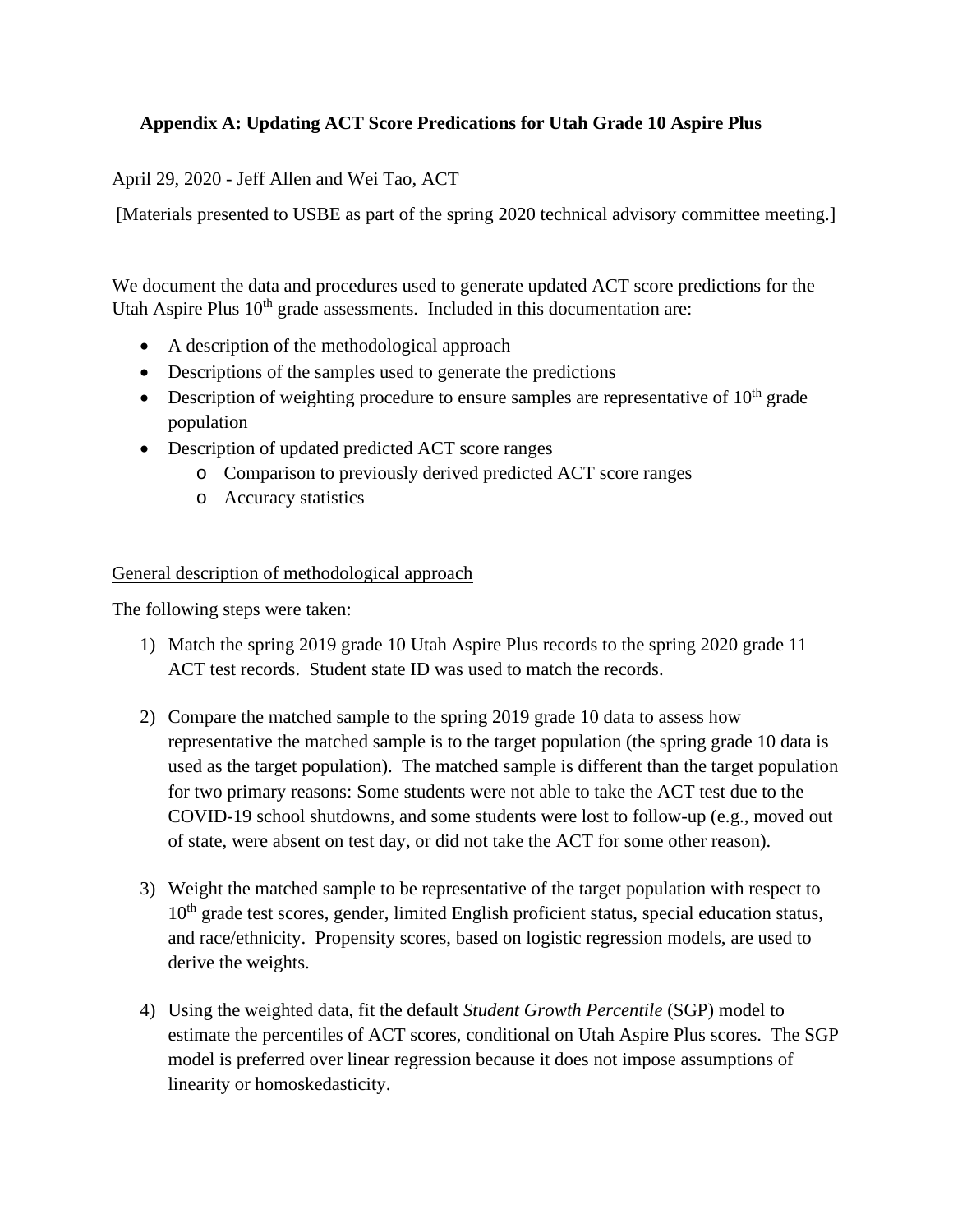- 5) Using the SGP model results, find the  $25<sup>th</sup>$  and  $75<sup>th</sup>$  percentiles of the ACT score distribution for each possible  $10<sup>th</sup>$  grade test score. The  $25<sup>th</sup>$  percentile serves as the lower bound of the predicted ACT score range and the 75<sup>th</sup> percentile serves as the upper bound of the predicted ACT score range. If ACT scores were reported on a continuous scale, this would produce predicted score ranges with 50% coverage. Because ACT scores are reported to the nearest integer, this produces predicted score ranges with approximately 60% coverage.
- 6) Adjust the predicted ACT score ranges to ensure that they do not decrease with Utah Aspire Plus score. This step is necessary because the SGP procedure may result in conditional percentiles that are not monotonically increasing (this only tends to happen for areas of the score distribution where the data are very sparse).
- 7) Assess the accuracy of the predicted ACT score ranges and compare the ranges to those that were estimated last year. Note that steps 2 through 6 are completed for each subject for which predicted ACT scores are estimated (English, math, reading, science, and composite).

#### Samples used to generate the predictions

Table 1 shows the number of students with reported scale scores, by subject and assessment. Note that the number of students with ACT test scores is much smaller than the number of students with  $10<sup>th</sup>$  grade test scores because of the COVID-19 shutdown. Table 1 also provides the number of students with scale scores on both tests (Matched Sample).

Among all Utah  $11<sup>th</sup>$  graders who took the ACT in 2020 (before the COVID-19 shutdown), the mean ACT composite score was 20.21. Among all Utah  $11<sup>th</sup>$  graders who took the ACT in 2019, the mean ACT composite score was 19.72. The difference in mean scores is (20.21-19.72) 0.49 score points, which could be due to cohort improvement, due to differences in schools who were able to test before the shutdown, or due to both reasons. To examine this further, we compared mean ACT composite scores only for *common* schools – those schools that tested in both 2019 and 2020 and had stable N counts.<sup>[1](#page-19-0)</sup> We found that the mean ACT composite was 19.98 in 2019 and 20.24 in 2020 for students from the common schools, suggesting cohort improvement of 0.26 score points. Thus, we believe that the overall difference in mean ACT composite scores (0.49) is partly attributable to cohort improvement, and partly attributable to schools that tested in 2020 having slightly higher mean achievement than schools that did not test.

<span id="page-19-0"></span><sup>&</sup>lt;sup>1</sup> Schools were classified as having stable N counts if the number of students tested in 2019 and 2020 was within 50% of one another.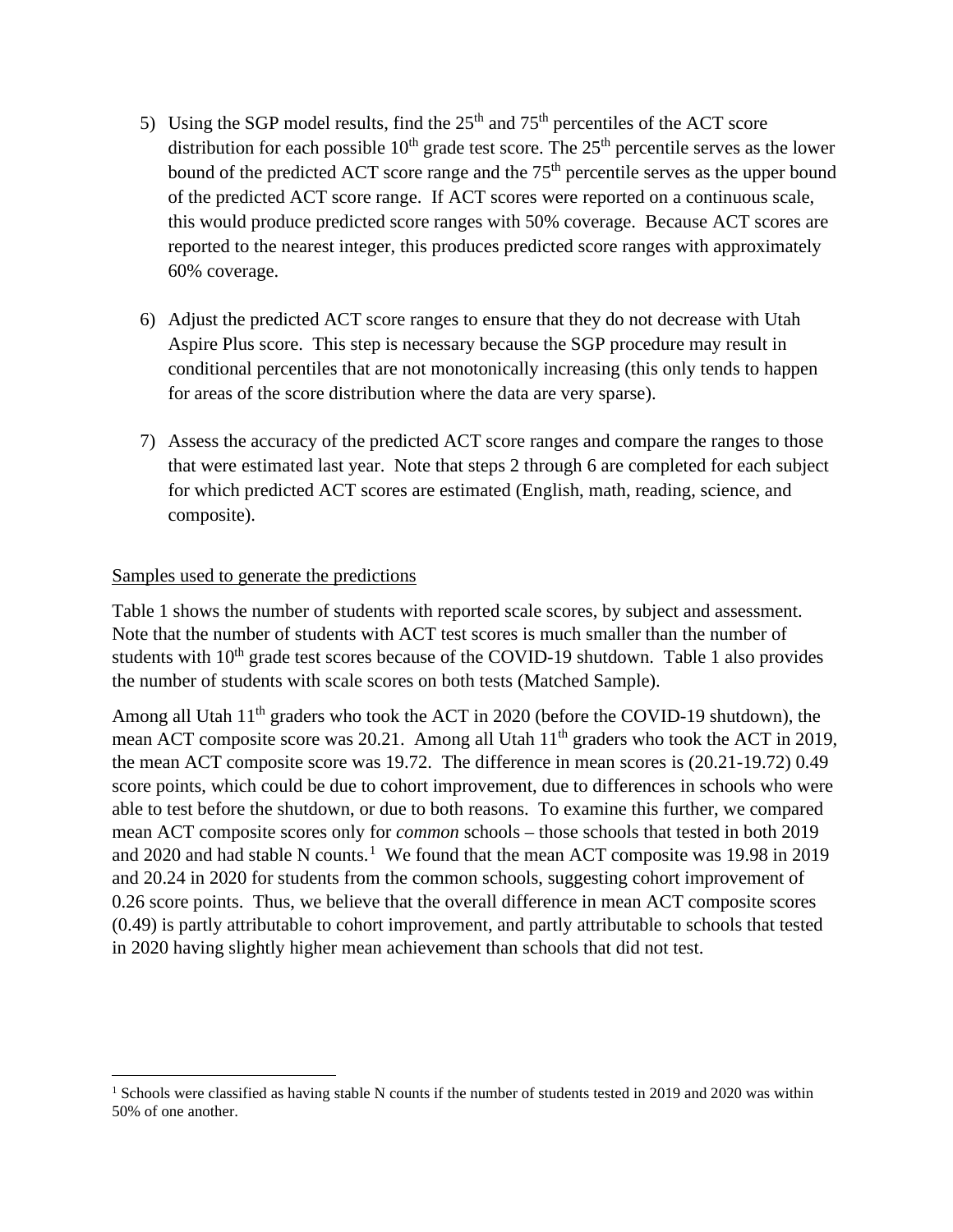|             | Grade 10           | Grade 11   | Matched |
|-------------|--------------------|------------|---------|
| Subject     | <b>Aspire Plus</b> | <b>ACT</b> | Sample  |
| Composite   | 42,165             | 32,341     | 27,743  |
| English     | 43,850             | 32,373     | 28,684  |
| Mathematics | 43,713             | 32,366     | 28,610  |
| Reading     | 44,139             | 32,357     | 28,865  |
| Science     | 43,917             | 32,348     | 28,708  |

Table 1: Number of students tested and matched, by subject

Not all ACT-tested students had matching  $10<sup>th</sup>$  grade records. This is expected for students who migrated into Utah after the  $10<sup>th</sup>$  grade test, or who did not take the  $10<sup>th</sup>$  grade test for any other reason. Among all ACT-tested students, 867 did not have a student ID, thus could not be matched. These cases of missing ID were generally spread sparsely across schools, with a few exceptions:

- High school 450030 tested over 400 students, but all students were missing student ID, thus are not included in the matched sample
- High school 450192 tested over 100 students, but 47 were missing student ID, thus are not included in the matched sample

Because the matched samples are large and representative of the target population (described later), we do not expect that this missing data would have much impact on the updated predictions.

Because the predictions are reported to  $10<sup>th</sup>$  grade students, we used the  $10<sup>th</sup>$  grade data as the target population. In Table 2, we compare the matched sample to the target population on  $10<sup>th</sup>$ grade test score quintile, gender, limited English proficient status, special education status, and race/ethnicity. Table 2 only reflects the composite score analysis, but the comparison is similar across the other subject areas.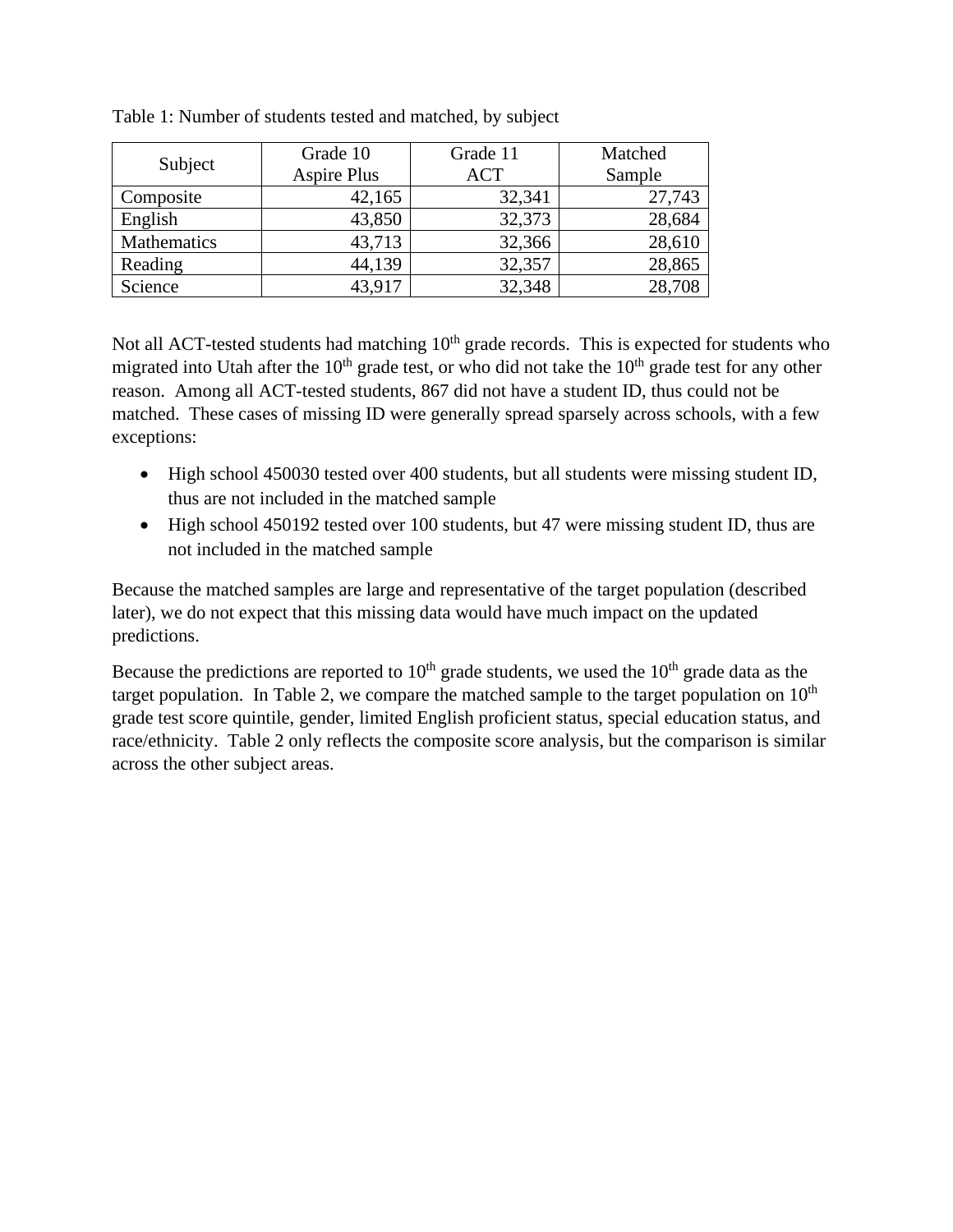| Variable                             | Matched<br>Sample | Target<br>Population | Matched<br>Sample,<br>Weighted |
|--------------------------------------|-------------------|----------------------|--------------------------------|
| Grade 10 Aspire Plus score, quintile |                   |                      |                                |
| 1 <sup>st</sup>                      | 16.2%             | 20.4%                | 20.5%                          |
| $2^{\overline{nd}}$                  | 18.6%             | 19.7%                | 19.8%                          |
| $\overline{3}$ rd                    | 21.1%             | 20.2%                | 20.2%                          |
| 4 <sup>th</sup>                      | 22.3%             | 20.2%                | 20.2%                          |
| 5 <sup>th</sup>                      | 21.7%             | 19.5%                | 19.5%                          |
| Female                               | 49.3%             | 49.2%                | 49.0%                          |
| Limited English proficient           | 3.3%              | 4.4%                 | 4.3%                           |
| Special education                    | 7.6%              | 8.6%                 | 8.6%                           |
| Race/ethnicity                       |                   |                      |                                |
| <b>African American</b>              | 1.1%              | 1.3%                 | 1.3%                           |
| Asian                                | 1.6%              | 2.0%                 | 2.0%                           |
| Hispanic                             | 14.2%             | 16.8%                | 16.7%                          |
| Two or more races                    | 2.6%              | 2.3%                 | 2.3%                           |
| Other                                | 2.2%              | 2.6%                 | 2.6%                           |
| White                                | 78.3%             | 74.9%                | 75.0%                          |

Table 2: Comparing the matched sample to the target population (composite score)

Table 2 shows that students in the matched sample tend to have higher  $10<sup>th</sup>$  grade test scores, are slightly less likely to have limited English proficient status, are slightly less likely to have special education status, and are slightly more likely to be White. Table 2 also shows the comparison after weighting the matched sample to be more like the target population on these characteristics. After weighting, the matched sample is nearly identical to the target population. Later, we describe the method used to weight the matched sample.

Table 3 shows summary statistics for the  $10<sup>th</sup>$  and  $11<sup>th</sup>$  grade test scores for the matched samples and weighed matched samples. In addition to test score means and standard deviations, the correlations are also presented. The correlations range from 0.72 for reading and science to 0.86 (for composite).

Because the weighting procedure assigns larger weights to lower-achieving students, the mean test scores for the weighted matched sample and lower than those for the matched sample. Weighting also slightly increases the standard deviation of the  $10<sup>th</sup>$  grade test scores but has very little impact on the correlations.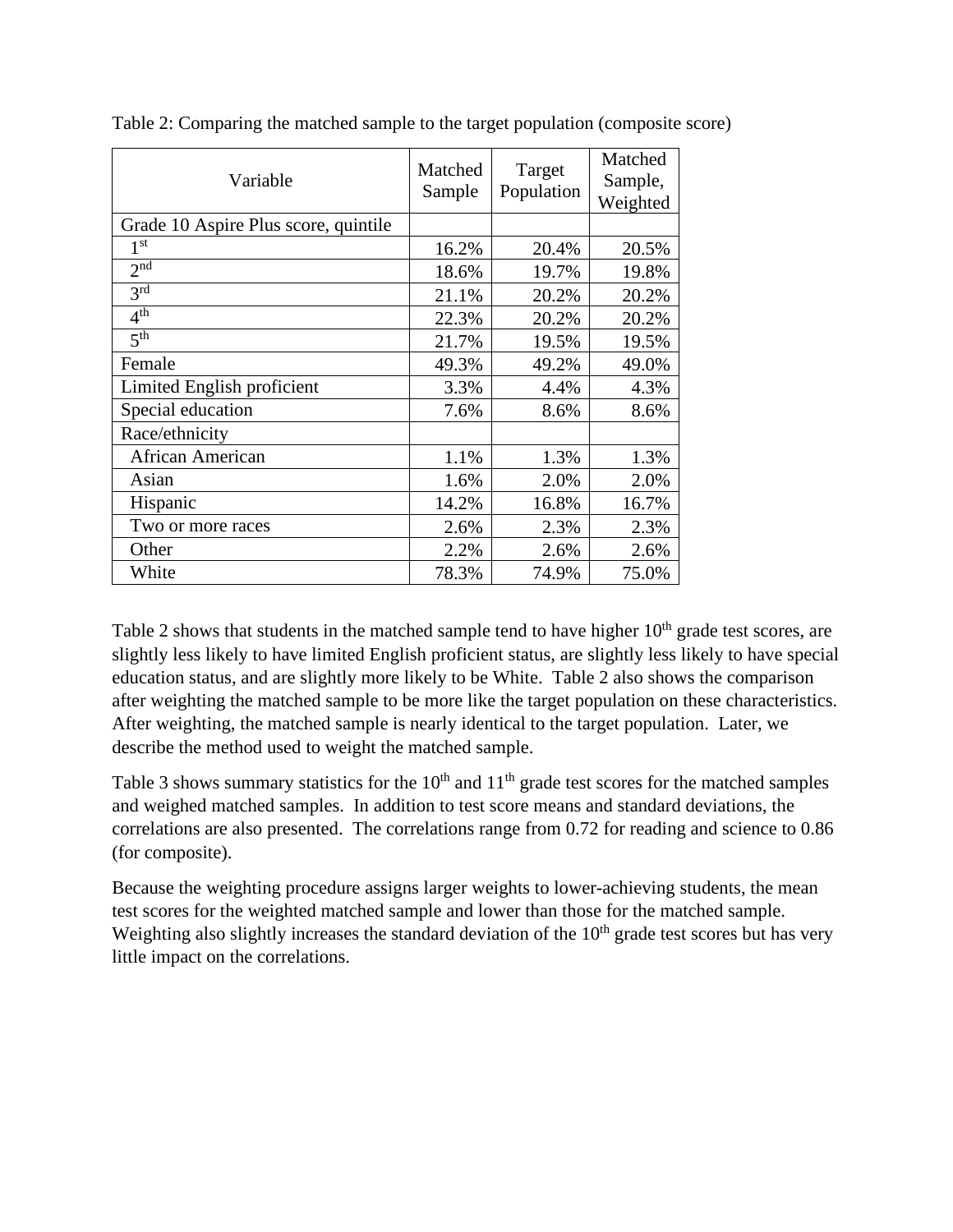| Sample                         | Subject            | Grade 10 Aspire<br>Plus |           | Grade 11 ACT |           | r    |
|--------------------------------|--------------------|-------------------------|-----------|--------------|-----------|------|
|                                |                    | Mean                    | <b>SD</b> | Mean         | <b>SD</b> |      |
| Matched<br>Sample              | Composite          | 202.71                  | 24.35     | 20.42        | 5.34      | 0.86 |
|                                | English            | 202.67                  | 26.25     | 19.41        | 6.41      | 0.80 |
|                                | Mathematics        | 201.26                  | 28.62     | 19.94        | 5.22      | 0.77 |
|                                | Reading            | 202.28                  | 27.09     | 20.95        | 6.51      | 0.72 |
|                                | Science            | 202.69                  | 28.19     | 20.61        | 5.23      | 0.72 |
|                                | Composite          | 199.95                  | 25.07     | 19.91        | 5.36      | 0.86 |
| Matched<br>Sample,<br>Weighted | English            | 200.01                  | 26.83     | 18.87        | 6.41      | 0.80 |
|                                | <b>Mathematics</b> | 197.83                  | 30.14     | 19.47        | 5.19      | 0.76 |
|                                | Reading            | 199.92                  | 27.63     | 20.50        | 6.51      | 0.72 |
|                                | Science            | 199.29                  | 29.05     | 20.13        | 5.25      | 0.72 |

Table 3: Matched sample summary statistics

*Note*: SD = standard deviation, *r* = Pearson correlation

#### Weighting procedure

For weighting, we used the inverse probability of treatment weight (IPTW) based on propensity scores. $2$  This involves the following steps:

- 1) Fit a logistic regression model for the target population where the dependent variable is whether the student is included in the matched sample, and the independent variables are the demographic and achievement variables listed in Table 2.
- 2) Use the predicted probability from the logistic regression model as the propensity score (*ps*).
- 3) For students in the matched sample, assign weights as weight  $= 1/ps$ .

The weighted matched sample is a synthetic sample in which the distribution of covariates is independent of inclusion in the matched sample. The logistic regression model estimates used to generate the propensity scores for the composite analysis are presented in Table 4. The results are similar for the other subject areas.

The logistic regression model shows that the following variables are associated with a lower probability of being in the matched sample: Inclusion in the 1st,  $2<sup>nd</sup>$ , or  $3<sup>rd</sup>$  quintile of  $10<sup>th</sup>$  grade test scores; female gender; and African American, Asian, Hispanic, or Other race/ethnicity. The weighting procedure up-weights students in these groups to make the matched sample more like the target population.

<span id="page-22-0"></span> $2$  Austin, P.C. (2011). An introduction to propensity score methods for reducing the effects of confounding in observational studies. *Multivariate Behavioral Research, 46*(3), 399–424.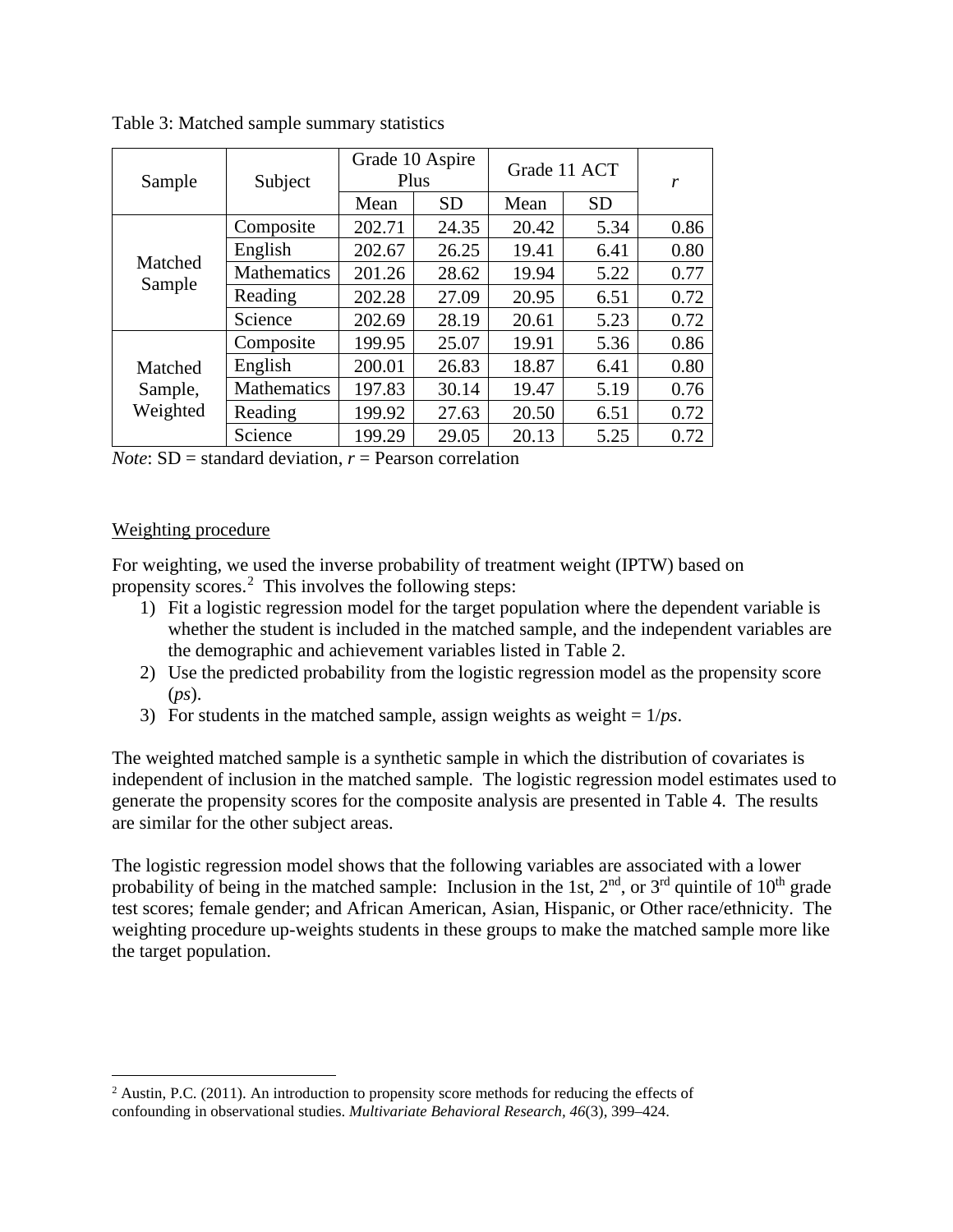| Variable                              | Beta     | <b>SE</b> | p-value |
|---------------------------------------|----------|-----------|---------|
| Intercept                             | 1.075    | 0.027     | < .001  |
| Grade 10 Aspire Plus score, quintile* |          |           |         |
| 1 <sup>st</sup>                       | $-0.830$ | 0.037     | < .001  |
| 2 <sub>nd</sub>                       | $-0.441$ | 0.035     | < .001  |
| $3^{\overline{\text{rd}}}$            | $-0.199$ | 0.035     | < .001  |
| 4 <sup>th</sup>                       | $-0.016$ | 0.035     | 0.640   |
| Female                                | $-0.052$ | 0.021     | 0.014   |
| Limited English proficient            | $-0.047$ | 0.053     | 0.376   |
| Special education                     | 0.045    | 0.039     | 0.250   |
| Race/ethnicity*                       |          |           |         |
| <b>African American</b>               | $-0.296$ | 0.088     | 0.001   |
| Asian                                 | $-0.643$ | 0.072     | < .001  |
| Hispanic                              | $-0.329$ | 0.030     | < .001  |
| Two or more races                     | 0.239    | 0.073     | 0.001   |
| Other                                 | $-0.402$ | 0.063     | < .001  |

Table 4: Logistic regression propensity score model estimates, composite score

\*Reference groups are 5<sup>th</sup> quintile and White.

#### Updated predicted ACT score ranges

Table 5 shows statistics related to the accuracy of the ACT score predictions and compares the accuracy of the updated predictions to those that were estimated last year. The statistics include:

- Mean width: the average width of the predicted ACT score range
- % Within: the percentage of students in the matched sample whose ACT score was within the predicted ACT score range
- %Below: the percentage of students in the matched sample whose ACT score was below the predicted ACT score range (% over-predicted)
- %Above: the percentage of students in the matched sample whose ACT score was above the predicted ACT score range (% under-predicted)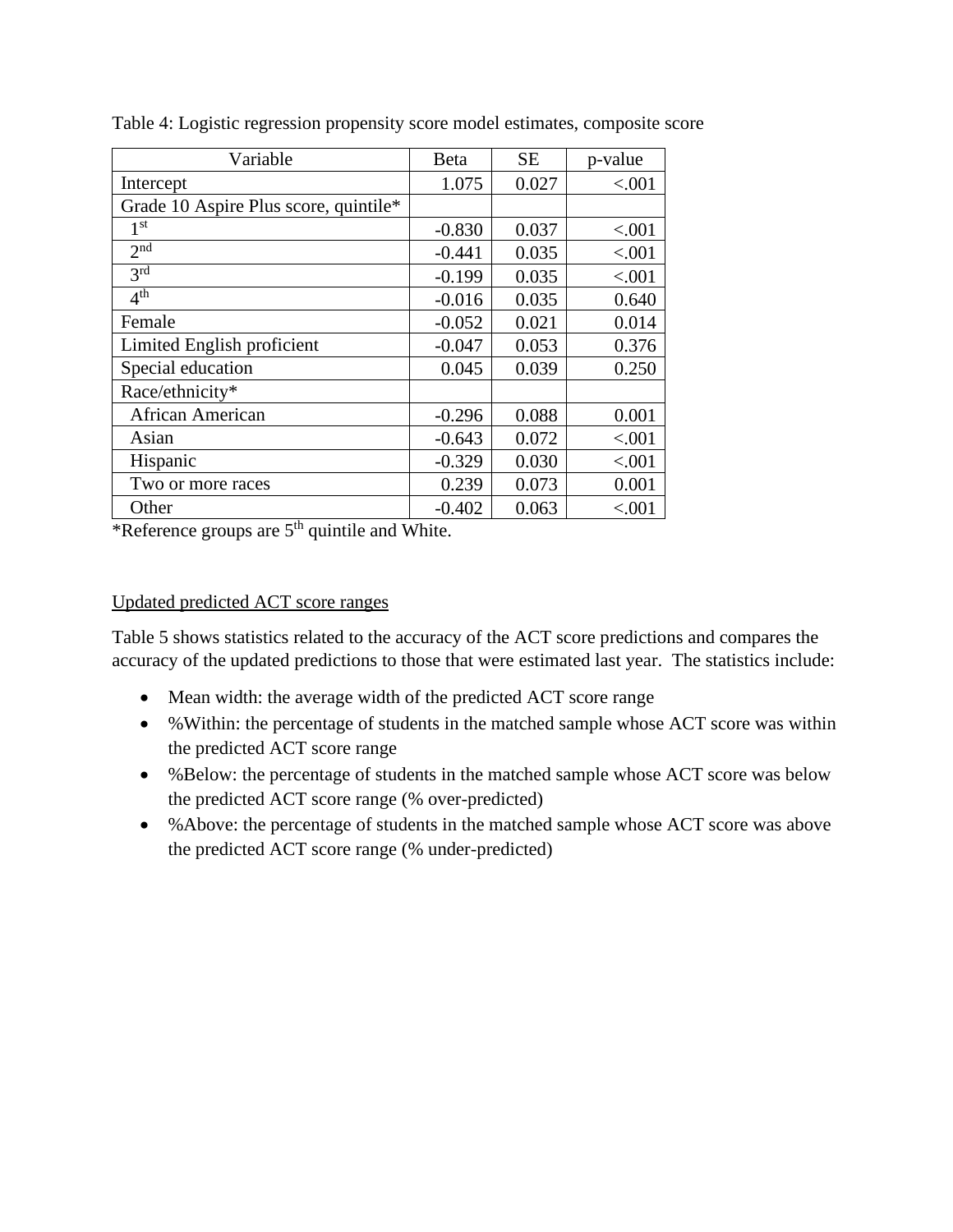| <b>Previously Derived Prediction</b> |               |         | <b>Updated Predictions</b> |        |               |         |        |        |
|--------------------------------------|---------------|---------|----------------------------|--------|---------------|---------|--------|--------|
| Subject                              | Mean<br>width | %Within | %Below                     | %Above | Mean<br>width | %Within | %Below | %Above |
| Composite                            | 5.5           | 83.0%   | 8.9%                       | 8.0%   | 3.2           | 64.2%   | 17.2%  | 18.6%  |
| English                              | 7.9           | 79.2%   | 10.7%                      | 10.1%  | 4.7           | 59.5%   | 19.4%  | 21.1%  |
| Math                                 | 6.6           | 79.4%   | 16.9%                      | 3.7%   | 3.4           | 63.8%   | 17.0%  | 19.3%  |
| Reading                              | 9.8           | 78.6%   | 8.6%                       | 12.8%  | 5.7           | 57.8%   | 20.4%  | 21.8%  |
| Science                              | 7.2           | 77.7%   | 9.7%                       | 12.6%  | 4.4           | 60.0%   | 19.8%  | 20.2%  |

Table 5: Prediction accuracy

Table 5 shows that:

- The updated predicted score ranges are much tighter than the previous score ranges, as shown by the decrease in the mean width of the prediction intervals.
- The updated predicted score ranges include 58-64% of actual ACT scores. Recall that the  $25<sup>th</sup>$  and  $75<sup>th</sup>$  conditional percentiles were used, resulting in a typical coverage percentage of around 60%. We later examine how the predicted score ranges could be widened to increase the coverage percentages.
- The updated predictions result in mostly symmetric prediction error percentages (e.g., similar percent over- and under predicted). Because the weighted matched sample has lower mean achievement than the matched sample, the updated predictions are slightly more likely to under-predict for the matched sample. (But should be more symmetric for the weighted matched sample and target population).
- While the previous predictions included a larger percentage of actual ACT scores, the predicted ranges were wider and resulted in asymmetric prediction errors (especially for math, with 16.9% over-predicted and 3.7% under-predicted).

Figure 1 below shows the updated predicted ACT score ranges (dotted green lines) as compared to those estimated last year (solid black line) for the composite scores. The figure also shows a histogram of  $10<sup>th</sup>$  grade composite scores to show where the differences are most consequential. Figure 1 shows that the updated composite predictions generally agree with the previouslyderived predictions, but with tighter prediction intervals.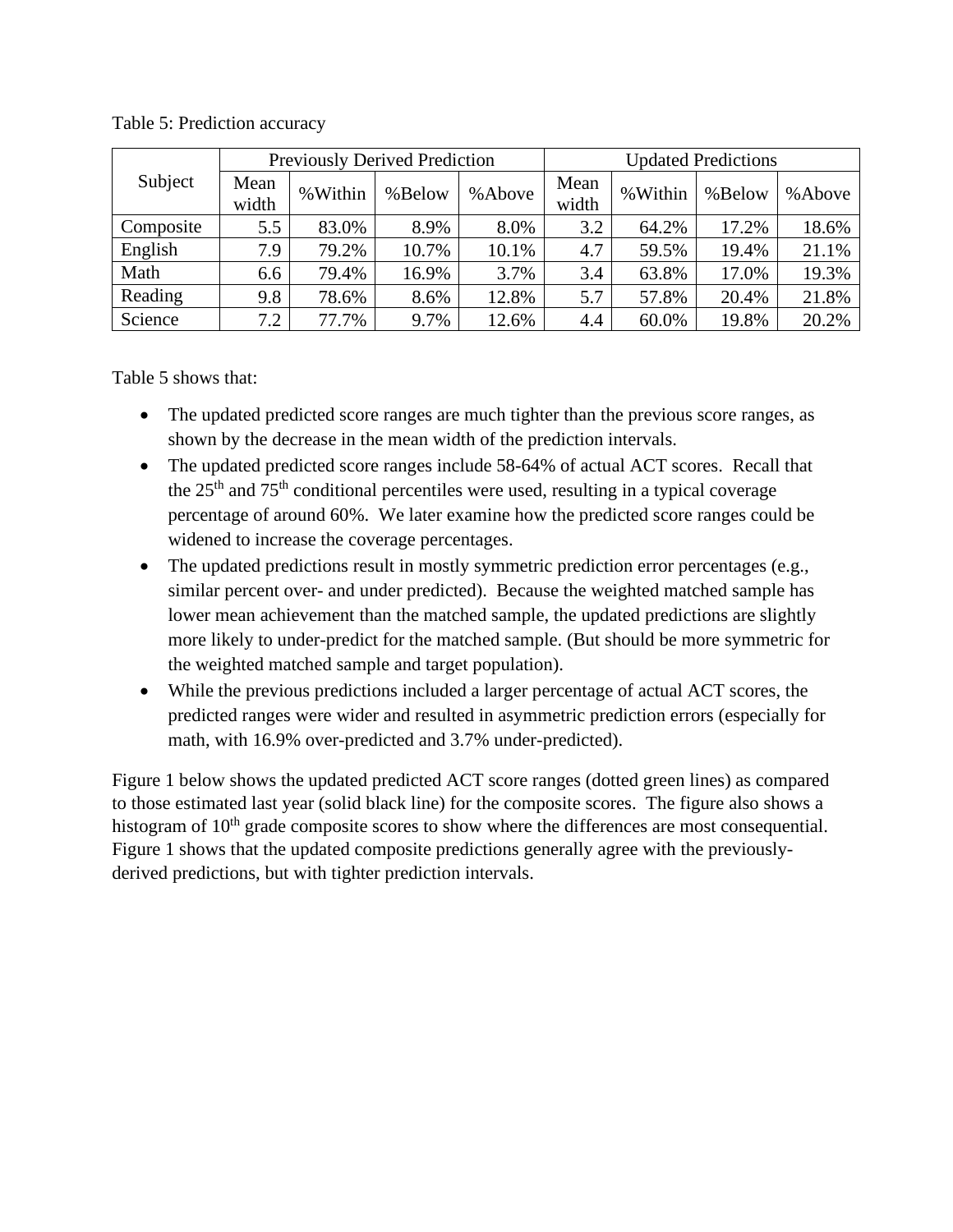

*Figure 1: Predicted ACT Composite Scores* 

Figure 2 below shows the same information for the math scores. It shows that the math predictions changed considerably for much of the score distribution. The updated ACT math predictions have tighter intervals and are lower than those estimated last year, thus should result in fewer cases of over-prediction. Figure 2 also shows that many students  $(N=541)$  in the matched sample had the lowest possible  $10<sup>th</sup>$  grade math score (100). It's possible that these students had a large influence on the SGP model results and updated predicted ACT score ranges. The mean ACT math score for these students was 14.6, with standard deviation 2.1. The updated predicted score range for students with a  $10<sup>th</sup>$  grade math score of  $100$  (13-15) seems reasonable.